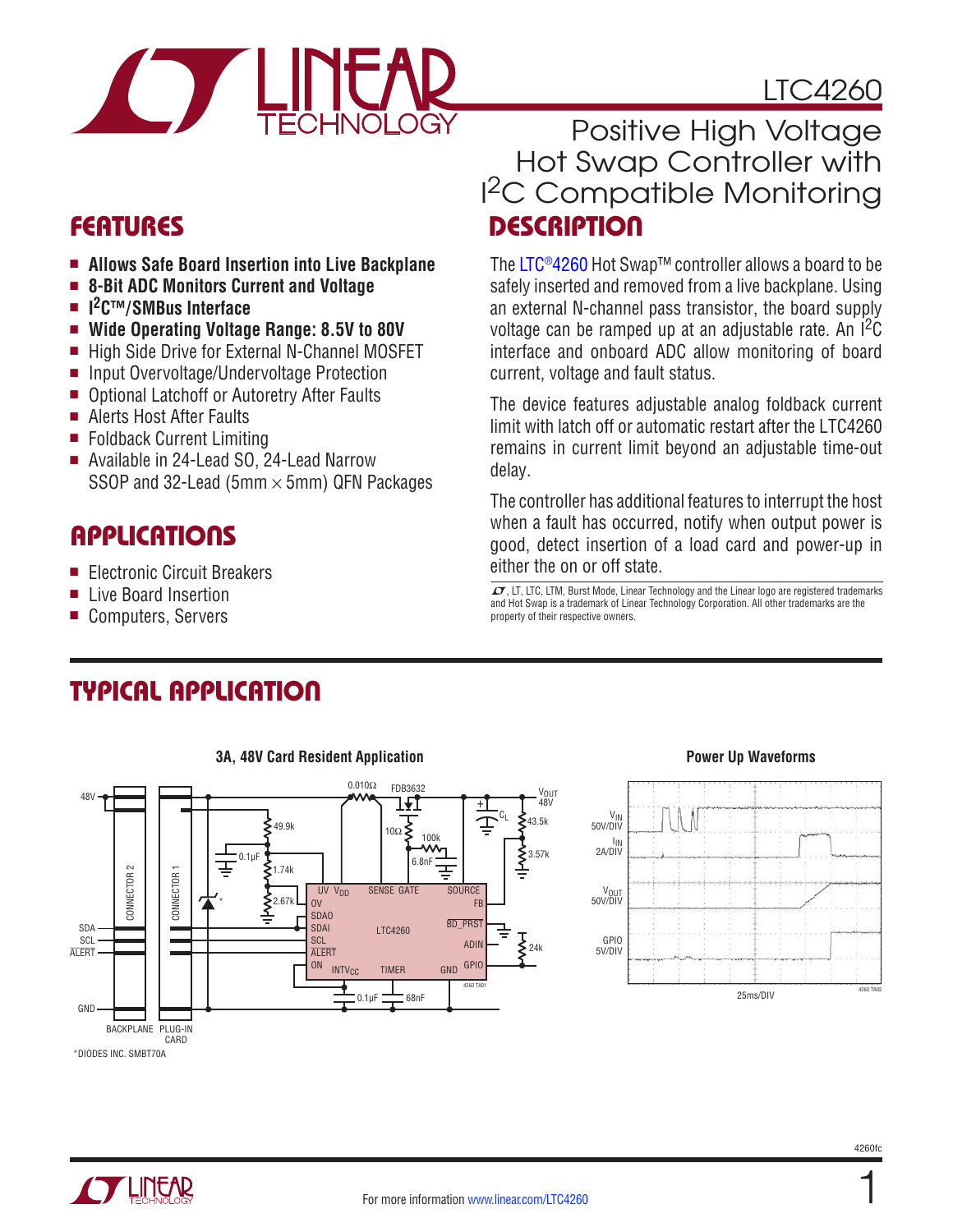## Absolute Maximum Ratings **(Notes 1, 2)**

| Input Voltages         |                                                            |
|------------------------|------------------------------------------------------------|
|                        |                                                            |
|                        |                                                            |
|                        |                                                            |
|                        | ADRO-ADR2, TIMER, ADIN -0.3V to INTV $_{\text{CC}}$ + 0.3V |
|                        |                                                            |
| <b>Output Voltages</b> |                                                            |
|                        |                                                            |
|                        |                                                            |

| Operating Temperature Range          |  |
|--------------------------------------|--|
|                                      |  |
|                                      |  |
| Storage Temperature Range            |  |
|                                      |  |
|                                      |  |
| Lead Temperature (Soldering, 10 sec) |  |
|                                      |  |
|                                      |  |

### pin configuration



# Order Information

| <b>LEAD FREE FINISH</b> | <b>TAPE AND REEL</b> | <b>PART MARKING*</b> | <b>PACKAGE DESCRIPTION</b>             | <b>TEMPERATURE RANGE</b>           |
|-------------------------|----------------------|----------------------|----------------------------------------|------------------------------------|
| LTC4260CGN#PBF          | LTC4260CGN#TRPRF     | LTC4260CGN           | 24-Lead Plastic SSOP                   | $0^{\circ}$ C to 70 $^{\circ}$ C   |
| I TC4260IGN#PBF         | LTC4260IGN#TRPBF     | LTC4260IGN           | 24-Lead Plastic SSOP                   | $-40^{\circ}$ C to 85°C            |
| LTC4260CSW#PBF          | LTC4260CSW#TRPRF     | <b>I TC4260CSW</b>   | 24-Lead Plastic SO                     | $0^{\circ}$ C to 70 $^{\circ}$ C   |
| LTC4260ISW#PBF          | LTC4260ISW#TRPBF     | <b>I TC4260ISW</b>   | 24-Lead Plastic SO                     | $-40^{\circ}$ C to 85°C            |
| LTC4260CUH#PBF          | LTC4260CUH#TRPBF     | 4260                 | 32-Lead (5mm $\times$ 5mm) Plastic QFN | $0^{\circ}$ C to 70 $^{\circ}$ C   |
| LTC4260IUH#PBF          | LTC4260IUH#TRPBF     | 4260                 | 32-Lead (5mm $\times$ 5mm) Plastic QFN | $-40^{\circ}$ C to 85 $^{\circ}$ C |

Consult LTC Marketing for parts specified with wider operating temperature ranges. \*The temperature grade is identified by a label on the shipping container. For more information on lead free part marking, go to: http://www.linear.com/leadfree/

For more information on tape and reel specifications, go to: http://www.linear.com/tapeandreel/

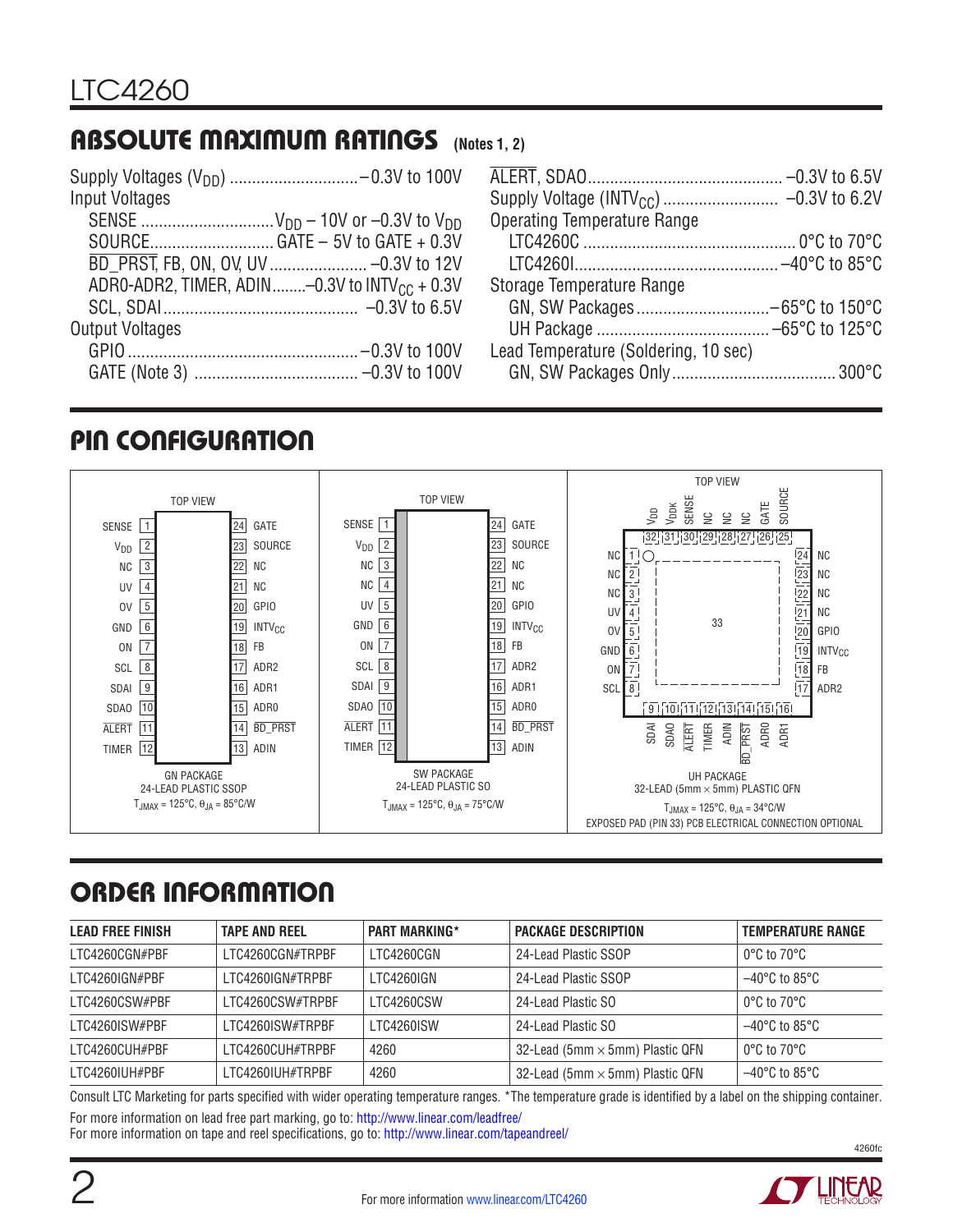### **ELECTRICAL CHARACTERISTICS** The  $\bullet$  denotes the specifications which apply over the full operating

temperature range, otherwise specifications are at T<sub>A</sub> = 25°C. V<sub>DD</sub> = 48V, unless otherwise noted.

| <b>SYMBOL</b>                          | <b>PARAMETER</b>                            | <b>CONDITIONS</b>                                     |           | MIN            | <b>TYP</b>     | <b>MAX</b>     | <b>UNITS</b>       |  |
|----------------------------------------|---------------------------------------------|-------------------------------------------------------|-----------|----------------|----------------|----------------|--------------------|--|
| General                                |                                             |                                                       |           |                |                |                |                    |  |
| <b>V</b> <sub>DD</sub>                 | Input Supply Range                          |                                                       |           | 8.5            |                | 80             | V                  |  |
| <b>I</b> <sub>DD</sub>                 | <b>Input Supply Current</b>                 |                                                       |           |                | $\overline{2}$ | 5              | mA                 |  |
| $V_{DD(UVL)}$                          | V <sub>DD</sub> Supply Undervoltage Lockout | V <sub>DD</sub> Falling                               |           | $\overline{7}$ | 7.45           | 7.9            | $\vee$             |  |
| INTV <sub>CC(UVL)</sub>                | V <sub>CC</sub> Supply Undervoltage Lockout | <b>INTV<sub>CC</sub></b> Falling                      |           | 3.4            | 3.8            | 4.2            | $\vee$             |  |
| <b>INTV<sub>CC</sub></b>               | Internal Regulator Voltage                  |                                                       |           | 5              | 5.5            | 6              | $\vee$             |  |
| <b>Gate Drive</b>                      |                                             |                                                       |           |                |                |                |                    |  |
| tp                                     | Turn-On Delay                               |                                                       |           | 50             | 100            | 150            | ms                 |  |
| $\Delta V$ GATE                        | External N-Channel Gate Drive               | $V_{DD} = 20V$ to 80V                                 |           | 10             | 14             | 18             | V                  |  |
|                                        | $(VGATE - VSOURCE)$                         | $V_{DD} = 8.5V$ to 20V                                |           | 4.5            | 6              | 18             | V                  |  |
| GATE(UP)                               | External N-Channel Pull-Up Current          | Gate Drive On, $V_{GATE} = 0V$                        |           | $-14$          | $-18$          | $-22$          | μA                 |  |
| GATE(FST)                              | External N-Channel Fast Pull-Down           | Fast Turn Off, $V_{GATE} = 48V$ , $V_{SOURCE} = 43V$  |           | 300            | 600            | 1000           | mA                 |  |
| GATE(DN)                               | External N-Channel Pull-Down Current        | Gate Drive Off, $V_{GATE} = 58V$ , $V_{SOURCE} = 48V$ |           | 0.7            | 1              | 1.4            | mA                 |  |
| <b>I</b> SOURCE                        | <b>SOURCE Pin Input Current</b>             | $SOURCE = 48V$                                        |           | 200            | 400            | 600            | μA                 |  |
| <b>Input Pins</b>                      |                                             |                                                       |           |                |                |                |                    |  |
| $V_{ON(TH)}$                           | ON Pin Threshold Voltage                    | V <sub>ON</sub> Rising                                |           | 1.19           | 1.235          | 1.27           | $\vee$             |  |
| $\Delta V_{ON(HYST)}$                  | ON Pin Hysteresis                           |                                                       |           | 60             | 130            | 200            | mV                 |  |
| $I_{ON(1N)}$                           | ON Pin Input Current                        | $V_{ON} = 1.2V$                                       |           |                | $\mathbf{0}$   | ±1             | μA                 |  |
| $V_{OV(TH)}$                           | OV Pin Threshold Voltage                    | V <sub>OV</sub> Rising                                |           | 3.43           | 3.5            | 3.56           | $\vee$             |  |
| $\Delta V_{\text{OV(HYST)}}$           | OV Pin Hysteresis                           |                                                       |           | 70             | 90             | 120            | mV                 |  |
| $I_{\text{OV(IN)}}$                    | OV Pin Input Current                        | $V_{\text{OV}} = 3.5V$                                |           |                | 0              | ±1             | μA                 |  |
| $V_{UV(TH)}$                           | UV Pin Threshold Voltage                    | V <sub>UV</sub> Rising                                |           | 3.43           | 3.5            | 3.56           | $\vee$             |  |
| $\Delta V_{UV(HYST)}$                  | <b>UV Pin Hysteresis</b>                    |                                                       |           | 310            | 380            | 440            | mV                 |  |
| $I_{UV(1N)}$                           | UV Pin Input Current                        | $V_{UV} = 3.5V$                                       |           |                | 0              | ±2             | μA                 |  |
| V <sub>UV(RTH)</sub>                   | UV Pin Reset Threshold Voltage              | V <sub>UV</sub> Falling                               |           | 1.18           | 1.235          | 1.27           | $\vee$             |  |
| <b>AVUV(RHYST)</b>                     | UV Pin Reset Threshold Hysteresis           |                                                       |           | 80             | 160            | 250            | mV                 |  |
| $\Delta V$ SENSE(TH)                   | Current Limit Sense Voltage Threshold       | $V_{FB} = 3.5V$                                       |           | 45             | 50             | 55             | mV                 |  |
|                                        | $(V_{DD} - V_{SENSE})$                      | $V_{FB} = 0V$                                         |           | 10             | 20             | 30             | mV                 |  |
| SENSE(IN)                              | <b>SENSE Pin Input Current</b>              | $V_{SENSE} = 48V$                                     |           | 70             | 100            | 130            | μA                 |  |
| V <sub>FB</sub>                        | Foldback Pin Power Good Threshold           | FB Rising                                             |           | 3.43           | 3.5            | 3.56           | $\vee$             |  |
| $\Delta V_{FB(HYST)}$                  | FB Pin Power Good Hysteresis                |                                                       | $\bullet$ | 80             | 100            | 120            | mV                 |  |
| <b>IFB</b>                             | Foldback Pin Input Current                  | $FB = 3.5V$                                           | $\bullet$ |                | $\mathbf{0}$   | ±2             | μA                 |  |
| $V_{\overline{BD\_PRST}}(TH)$          | <b>BD_PRST</b> Input Threshold              | V <sub>BD</sub> PRST Rising                           | $\bullet$ | 1.2            | 1.235          | 1.27           | $\vee$             |  |
| $\Delta V_{\overline{BD\_PRST}(HYST)}$ | <b>BD_PRST</b> Hysteresis                   |                                                       | $\bullet$ | 70             | 130            | 190            | mV                 |  |
| <b>BD_PRST</b>                         | <b>BD_PRST Pullup Current</b>               | $\overline{BD\_PRST} = 0V$                            |           | $-7$           | $-10$          | $-16$          | μA                 |  |
| $V_{GPIO(TH)}$                         | <b>GPIO Pin Input Threshold</b>             | V <sub>GPIO</sub> Rising                              | $\bullet$ | 1.6            | 1.8            | $\overline{2}$ | $\vee$             |  |
| $\Delta V_{GPIO(HYST)}$                | <b>GPIO Pin Hysteresis</b>                  |                                                       |           |                | 80             |                | mV                 |  |
| $V_{GPIO(OL)}$                         | GPIO Pin Output Low Voltage                 | $IGPIO = 2mA$                                         | $\bullet$ |                | 0.25           | 0.5            | $\vee$             |  |
| $I_{GPIO(IN)}$                         | GPIO Pin Input Leakage Current              | $V_{GPIO} = 80V$                                      | $\bullet$ |                | 0              | $\pm 10$       | μA                 |  |
| RADIN                                  | <b>ADIN Pin Input Resistance</b>            | $V_{ADIN} = 1.28V$                                    |           | $\overline{2}$ | 10             |                | $\mathsf{M}\Omega$ |  |
| $I_{ADIN}$                             | <b>ADIN Pin Input Current</b>               | $V_{ADIN} = 2.56V$                                    | $\bullet$ |                | $\pmb{0}$      | ±1             | μA                 |  |
|                                        |                                             |                                                       |           |                |                |                |                    |  |



3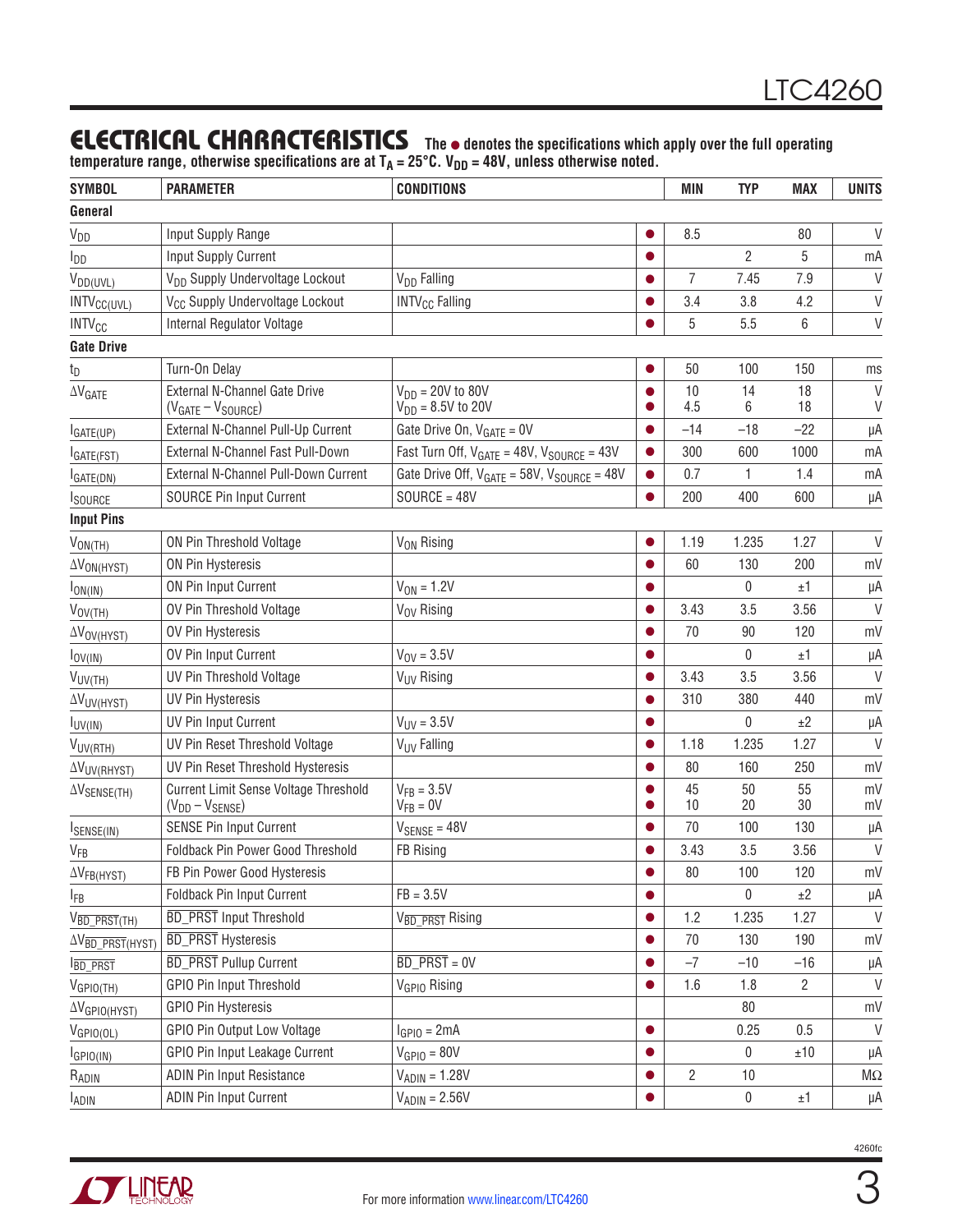### **ELECTRICAL CHARACTERISTICS** The  $\bullet$  denotes the specifications which apply over the full operating

temperature range, otherwise specifications are at T<sub>A</sub> = 25°C. V<sub>DD</sub> = 48V, unless otherwise noted.

| <b>SYMBOL</b>                     | <b>PARAMETER</b>                                                              | <b>CONDITIONS</b>                                  | <b>MIN</b> | <b>TYP</b>                         | <b>MAX</b>                          | <b>UNITS</b>                        |                          |
|-----------------------------------|-------------------------------------------------------------------------------|----------------------------------------------------|------------|------------------------------------|-------------------------------------|-------------------------------------|--------------------------|
| <b>Timer</b>                      |                                                                               |                                                    |            |                                    |                                     |                                     |                          |
| $V$ TIMER(H)                      | <b>TIMER Pin High Threshold</b>                                               | V <sub>TIMER</sub> Rising                          |            | 1.2                                | 1.235                               | 1.28                                | $\vee$                   |
| $V_{TIMER(L)}$                    | <b>TIMER Pin Low Threshold</b>                                                | V <sub>TIMER</sub> Falling                         |            | 0.1                                | 0.2                                 | 0.3                                 | $\vee$                   |
| TIMER(UP)                         | TIMER Pin Pull-Up Current                                                     | $V_{TIMER} = 0V$                                   |            | $-80$                              | $-100$                              | $-120$                              | μA                       |
| TIMER(DN)                         | <b>TIMER Pin Pull-Down Current</b>                                            | $V_{TIMER} = 1.3V$                                 |            | 1.4                                | 2                                   | 2.6                                 | μA                       |
| TIMER(RATIO)                      | <b>TIMER Pin Current Ratio</b><br>ITIMER(DN)/ITIMER(UP)                       |                                                    |            | 1.6                                | $\mathbf{2}$                        | 2.7                                 | $\frac{0}{0}$            |
| <b>AC Parameters</b>              |                                                                               |                                                    |            |                                    |                                     |                                     |                          |
| $t_{PLH(GATE)}$                   | Input High (ON) to GATE High<br><b>Propagation Delay</b>                      | $C_{GATE} = 1pF$                                   |            |                                    | $\mathbf{1}$                        | 3                                   | μs                       |
| t <sub>PHL(GATE)</sub>            | Input High (OV, BD_PRST), Input Low<br>(ON, UV) to GATE Low Propagation Delay | $C_{GATE} = 1pF$                                   |            |                                    | 0.5                                 | 3                                   | μs                       |
| t <sub>PHL(SENSE)</sub>           | (V <sub>DD</sub> - SENSE) High to GATE Low                                    | $V_{DD}$ – SENSE = 200mV, $C_{GATE}$ = 10nF        | $\bullet$  |                                    | 0.4                                 | $\mathbf{1}$                        | μs                       |
| <b>ADC</b>                        |                                                                               |                                                    |            |                                    |                                     |                                     |                          |
|                                   | Resolution (No Missing Codes)                                                 | (Note 4)                                           |            | 8                                  |                                     |                                     | <b>Bits</b>              |
|                                   | <b>Integral Nonlinearity</b>                                                  | $V_{DD}$ – SENSE (Note 5)<br><b>SOURCE</b><br>ADIN |            |                                    | ±0.5<br>$\pm 0.5$<br>±0.5           | ±2<br>±1.25<br>±1.25                | LSB<br>LSB<br>LSB        |
|                                   | Offset Error                                                                  | $V_{DD}$ – SENSE<br><b>SOURCE</b><br>ADIN          |            |                                    |                                     | ±1.5<br>±1<br>±1                    | LSB<br><b>LSB</b><br>LSB |
|                                   | Full Scale Error                                                              | (Note 6)                                           |            |                                    |                                     | ±5                                  | <b>LSB</b>               |
|                                   | <b>Total Unadjusted Error</b>                                                 | (Note 6)                                           |            |                                    |                                     | ±5                                  | LSB                      |
|                                   | Full Scale Voltage (Code 255)                                                 | $V_{DD}$ – SENSE (Note 6)<br>SOURCE<br>ADIN        |            | 75<br>100<br>2.50                  | 76.5<br>102<br>2.55                 | 78<br>104<br>2.60                   | mV<br>V<br>$\vee$        |
|                                   | <b>Conversion Rate</b>                                                        |                                                    |            |                                    | 10                                  |                                     | Hz                       |
| 1 <sup>2</sup> C Interface        |                                                                               |                                                    |            |                                    |                                     |                                     |                          |
| $V_{ADR(H)}$                      | ADR0 to ADR2 Input High Voltage<br>Threshold                                  |                                                    |            | <b>INTV<sub>CC</sub></b><br>$-0.6$ | <b>INTV<sub>CC</sub></b><br>$-0.45$ | <b>INTV<sub>CC</sub></b><br>$-0.25$ | $\vee$                   |
| $V_{ADR(L)}$                      | ADR0 to ADR2 Input Low Voltage<br>Threshold                                   |                                                    |            | 0.25                               | 0.45                                | 0.65                                | $\vee$                   |
| $I_{ADR(IN)}$                     | ADR0 to ADR2 Input Current                                                    | ADR0 to $ADR2 = 0V$ , 5.5V                         | $\bullet$  | $-80$                              |                                     | 80                                  | μA                       |
| V <sub>SDAI, SCL(TH)</sub>        | SDAI, SCL Input Threshold                                                     |                                                    |            | 1.6                                | 1.8                                 | $\overline{2}$                      | $\mathsf{V}$             |
| SDAI, SCL(IN)                     | SDAI, SCL Input Current                                                       | $SCL$ , $SDAI = 5V$                                |            |                                    | 0                                   | ±1                                  | μA                       |
| $V_{SDAO(OL)}$                    | SDAO Output Low Voltage                                                       | $I_{SDAO} = 5mA$                                   |            |                                    | 0.2                                 | 0.4                                 | $\vee$                   |
| $V_{\overline{\text{ALERT}}(OL)}$ | <b>ALERT</b> Output Low Voltage                                               | $I_{\overline{ALERT}} = 5mA$                       |            |                                    | 0.2                                 | 0.4                                 | $\vee$                   |
| SDAO, ALERT(IN)                   | SDAO, ALERT Input Current                                                     | $SDAO$ , $\overline{ALERT} = 5V$                   | Q          |                                    | 0                                   | ±1                                  | μA                       |

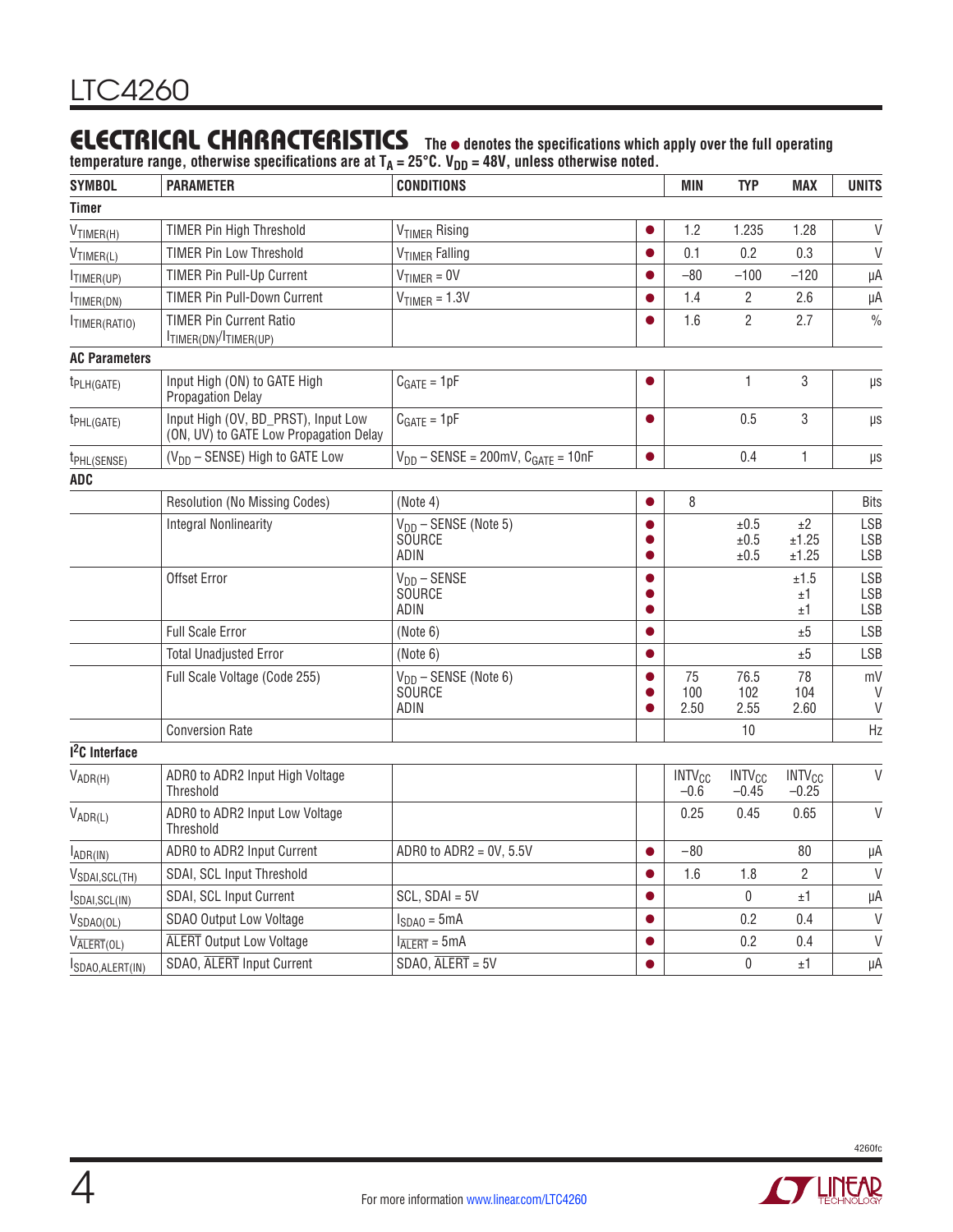### **ELECTRICAL CHARACTERISTICS** The  $\bullet$  denotes the specifications which apply over the full operating

temperature range, otherwise specifications are at T<sub>A</sub> = 25°C. V<sub>DD</sub> = 48V, unless otherwise noted.

| <b>SYMBOL</b>                             | <b>PARAMETER</b>                                             | <b>CONDITIONS</b>                         |  | <b>MIN</b><br><b>TYP</b> | <b>MAX</b> | <b>UNITS</b> |  |  |  |  |  |
|-------------------------------------------|--------------------------------------------------------------|-------------------------------------------|--|--------------------------|------------|--------------|--|--|--|--|--|
| <sup>12</sup> C Interface Timing (Note 4) |                                                              |                                           |  |                          |            |              |  |  |  |  |  |
| f <sub>SCL(MAX)</sub>                     | Maximum SCL Clock Frequency                                  | Operates with $f_{SCL} \leq f_{SCL(MAX)}$ |  | 400                      |            | kHz          |  |  |  |  |  |
| $t_{\text{BUF(MIN)}}$                     | Minimum Bus Free Time Between<br>Stop/Start Condition        |                                           |  | 0.12                     | 1.3        | μs           |  |  |  |  |  |
| $t_{\text{SU,STA(MIN)}}$                  | Minimum Repeated Start Condition<br>Set-Up Time              |                                           |  | 30                       | 600        | ns           |  |  |  |  |  |
| $t_{HD,STA(MIN)}$                         | Minimum Hold Time After (Repeated)<br><b>Start Condition</b> |                                           |  | 140                      | 600        | ns           |  |  |  |  |  |
| $t_{\text{SU,STO(MIN)}}$                  | Minimum Stop Condition Set-Up Time                           |                                           |  | 30                       | 600        | ns           |  |  |  |  |  |
| $t_{\text{SU,DAT(MIN)}}$                  | Minimum Data Set-Up Time Input                               |                                           |  | 30                       | 100        | ns           |  |  |  |  |  |
| $t_{HD, DATI(MIN)}$                       | Minimum Data Hold Time Input                                 |                                           |  | $-100$                   | 0          | ns           |  |  |  |  |  |
| $t_{HD, DATO(MIN)}$                       | Minimum Data Hold Time Output                                |                                           |  | 300<br>500               | 900        | ns           |  |  |  |  |  |
| $t_{SP(MAX)}$                             | Maximum Suppressed Spike Pulse Width                         |                                           |  | 50<br>110                | 250        | ns           |  |  |  |  |  |
| $C_X$                                     | SCL, SDA Input Capacitance                                   | SDAI Tied to SDAO                         |  | 5                        | 10         | pF           |  |  |  |  |  |

**Note 1:** Stresses beyond those listed under Absolute Maximum Ratings may cause permanent damage to the device. Exposure to any Absolute Maximum Rating condition for extended periods may affect device reliability and lifetime.

**Note 2:** All currents into device pins are positive; all currents out of device pins are negative. All voltages are referenced to GND unless otherwise specified.

**Note 3:** Limits on maximum rating is defined as whichever limit occurs first. An internal clamp limits the GATE pin to a minimum of 10V above source. Driving this pin to voltages beyond the clamp may damage the device.

**Note 4:** Guaranteed by design and not subject to test.

**Note 5:** Integral nonlinearity is defined as the deviation of a code from a precise analog input voltage. Maximum specifications are limited by the LSB step size and the single shot measurement. Typical specifications are measured from the 1/4, 1/2 and 3/4 areas of the quantization band.

Note 6: For the V<sub>DD</sub>-SENSE channel, full-scale is at code 255 but codes above 200 may be discarded by offset cancellation. Full scale error and total unadjusted error are evaluated over the 0-200 code range. Full scale voltage corresponds to the theoretical code 255, and is extrapolated from a code 200 measurement.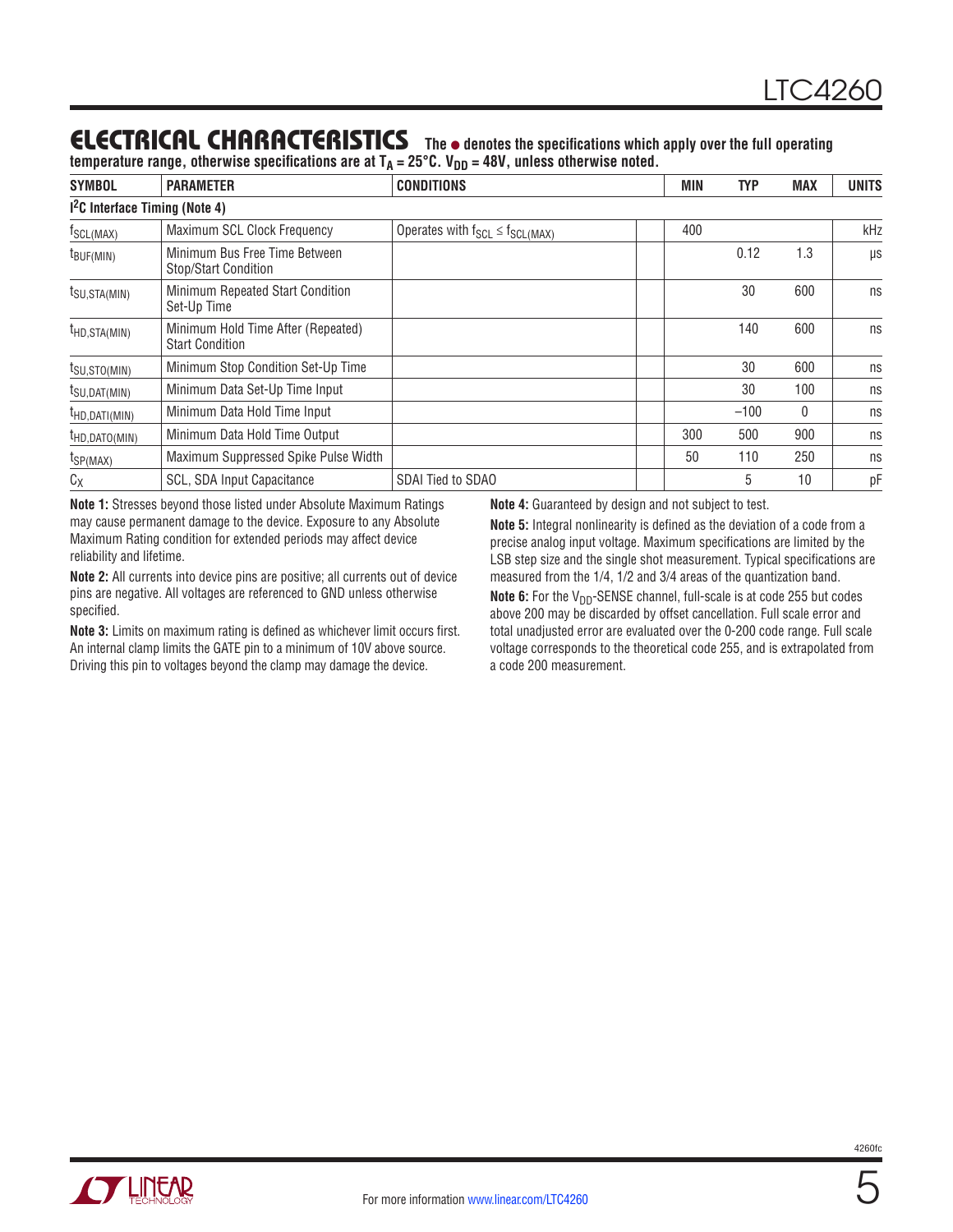### TYPICAL PERFORMANCE CHARACTERISTICS TA = 25°C, V<sub>DD</sub> = 48V unless otherwise noted.



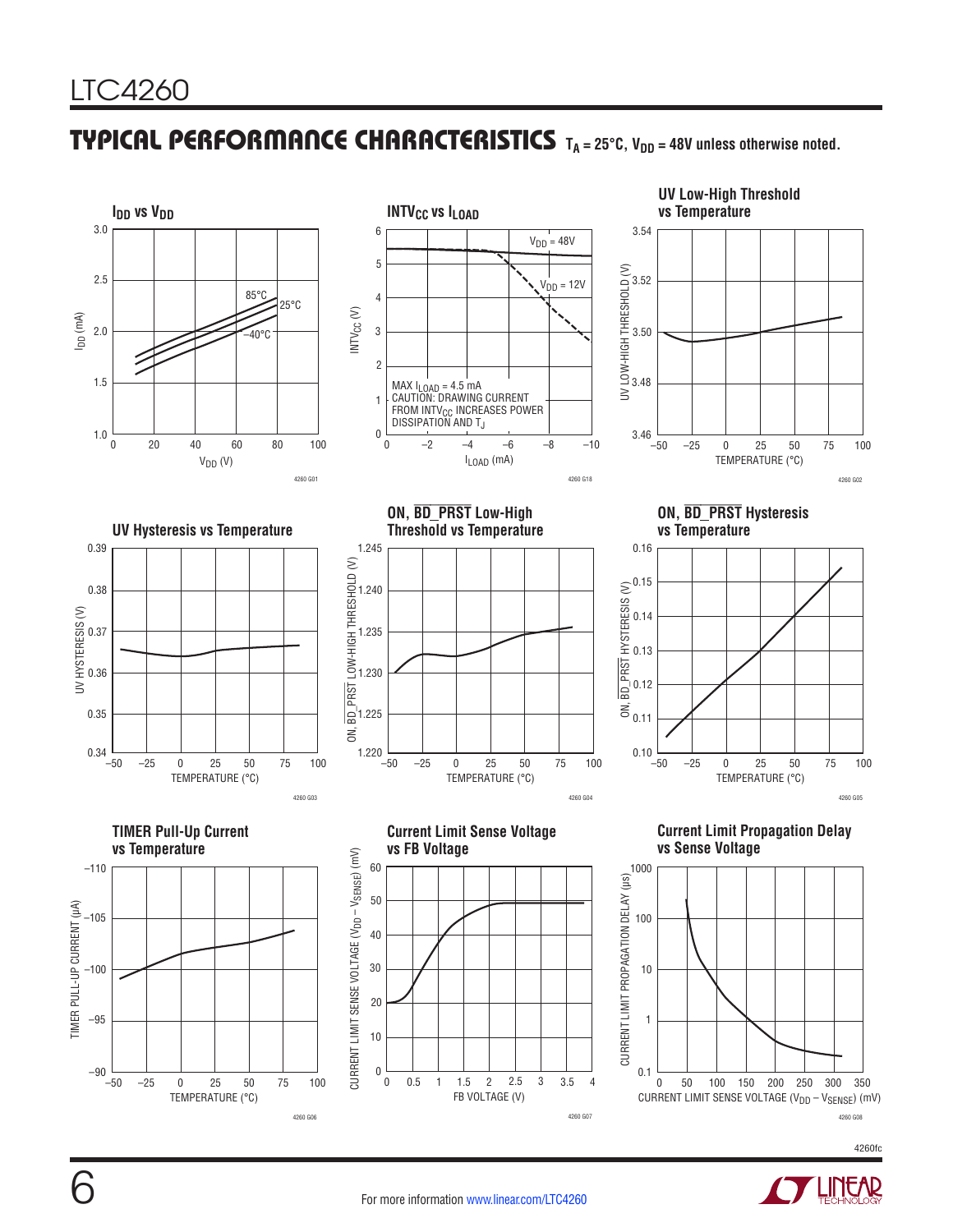### **TYPICAL PERFORMANCE CHARACTERISTICS** TA = 25°C, V<sub>DD</sub> = 48V unless otherwise noted.





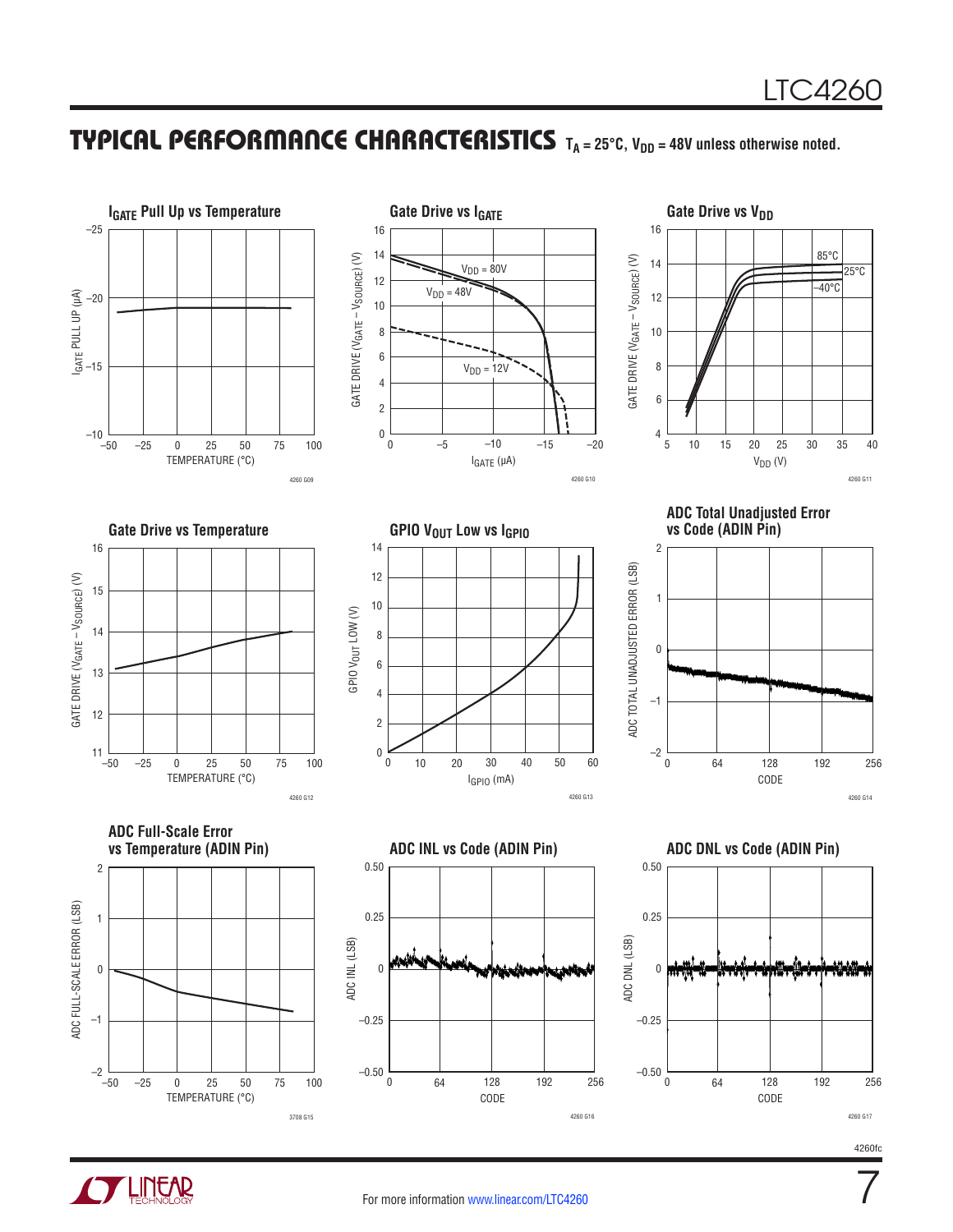### Pin Functions

**ADIN:** ADC Input. A voltage between 0V and 2.56V applied to this pin can be measured by the onboard ADC. Tie to ground if unused.

**ADR0 to ADR2:** Serial Bus Address Inputs. Tying these pins to ground, open or INTV $_{\text{CC}}$  configures one of 27 possible addresses. See Table 1 in Applications Information.

**ALERT:** FaultAlertOutput. Open-drainlogicoutputthat can be pulled to ground when a fault occurs to alert the host controller. A fault alert is enabled by the ALERT register. This device is compatible with SMBus alert protocol. See Applications Information. Tie to ground if unused.

**BD\_PRST:** Board Present Input. Ground this pin to enable the N-channel FET to turn on after 100ms debounce delay. When this pin is high, the FET is off. An internal 10µA current source pulls up this pin. Transitions on this pin will be recorded in the FAULT register. A high-to-low transition activates the logic to read the state of the ON pin and clear Faults. See Applications Information.

**Exposed Pad (Pin 33, UH Package):** Exposed pad may be left open or connected to device ground.

**FB:** Foldback and Power Good Input. A resistive divider from the output voltage is tied to this pin. When the voltage at this pin drops below 3.41V, the output power is considered bad and the current limit is reduced. The power bad condition can be indicated with the GPIO pin and a power bad fault can be logged in this condition. See Applications Information.

**GATE:** Gate Drive for External N-Channel FET. An internal 18µA current source charges the gate of the external N-channel MOSFET. A resistor and capacitor network from this pin to ground sets the turn-on rate and compensates the active current limit. During turn-off there is a 1mA pull-down current. During a short circuit or undervoltage lockout ( $V_{DD}$  or INTV<sub>CC</sub>), a 600mA pull-down current source between GATE and SOURCE is activated.

**GND:** Device Ground.

**GPIO:** General Purpose Input/Output. Open-drain logic output and logic input. Defaults to pull low to indicate power is bad. Configure according to Table 3.

**INTV<sub>CC</sub>:** Internal Low Voltage Supply Decoupling Output. Connect a 0.1µF capacitor from this pin to ground. This pin can be used to drive the other pins to logic high and has an undervoltage lockout threshold of 3.8V.

**NC:** No Connect. Unconnected pins. These pins provide extra distance between high and low voltage pins.

**ON:** On Control Input. A rising edge turns on the external N-channel FET and a falling edge turns it off. This pin is also used to configure the state of the FET ON bit (and hence the external FET) at power up. For example if the ON pin is tied high, then the FET ON control bit (A3) will go high 100ms after power-up. Likewise if the ON pin is tied low then the part will remain off after power-up until the FET ON control bit is set high using the  $I^2C$  bus. A high-to-low transition on this pin will clear faults.

**OV (GN/UH Packages):** Overvoltage Comparator Input. Connect this pin to an external resistive divider from  $V_{DD}$ . If the voltage at this pin rises above 3.5V, an overvoltage fault is detected and the switch turns off. Tie to GND if unused.

**SCL:** Serial Bus Clock Input. Data at the SDA pin is shifted in or out on rising edges of SCL. This is a high impedance pin that is generally driven by an open-collector output from a master controller. An external pull-up resistor or current source is required.

**SDAI:** Serial Bus Data Input. A high impedance input used for shifting in address, command or data bits. Normally tied to SDAO to form the SDA line.

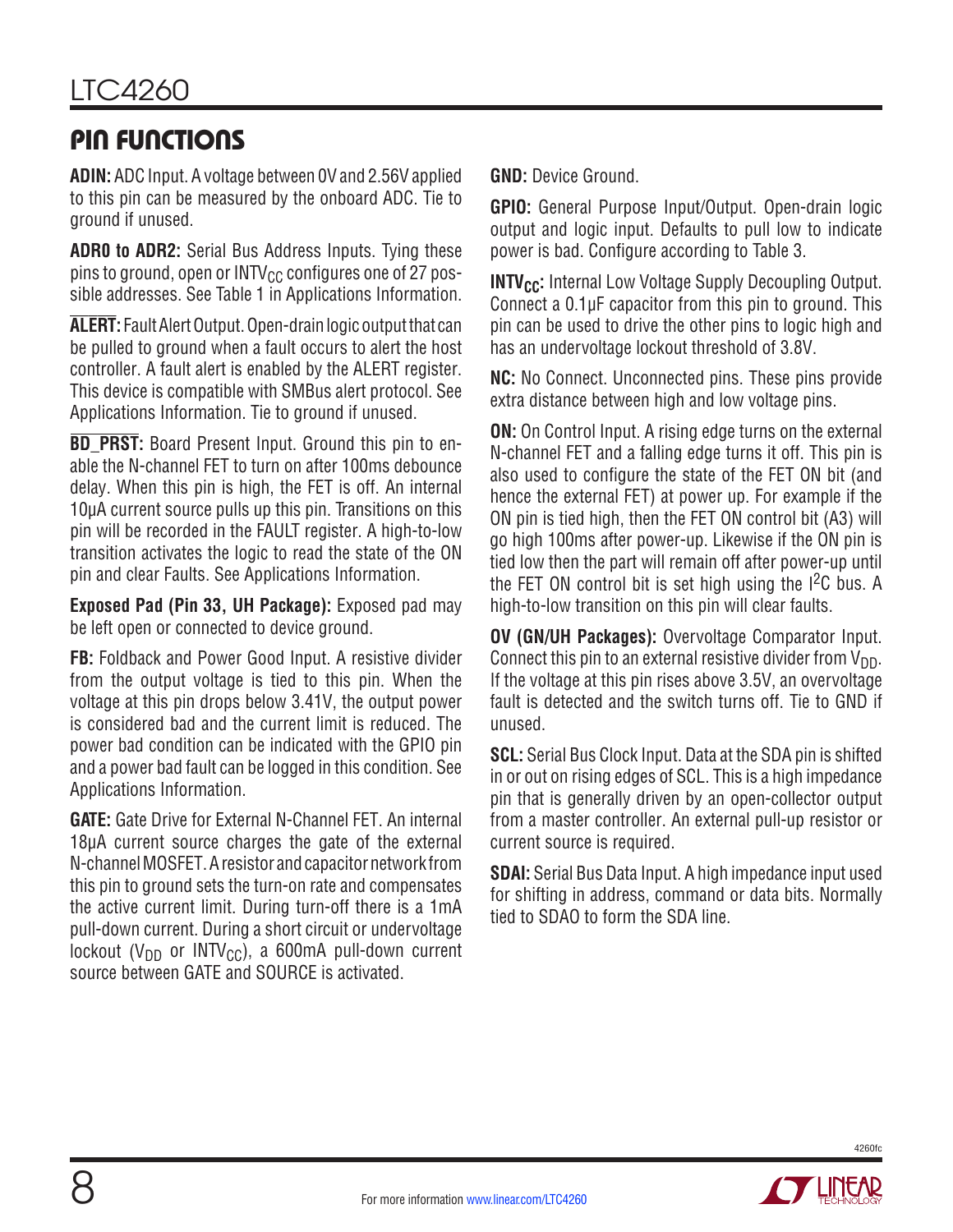### Pin Functions

**SDAO:** Serial Bus Data Output. Open-drain output used for sending data back to the master controller or acknowledging a write operation. Normally tied to SDAI to form the SDA line. An external pull-up resistor or current source is required.

**SENSE:** Current Sense Input. Connect this pin to the output of the current sense resistor. The current limit circuit controls the GATE pin to limit the sense voltage between the  $V_{DD}$  and SENSE pins to 50mV or less depending on the voltage at the FB pin. This pin is used as an input to the 8-bit ADC.

**SOURCE:** N-Channel MOSFET Source Connection and ADC Input. Connect this pin to the source of the external N-channel MOSFET switch. This pin also serves as the ADC input to monitor output voltage. The pin provides a return for the gate pull-down circuit and as a supply for the charge pump circuit.

**TIMER:** Timer Input. Connect a capacitor between this pin and ground to set a 12ms/µF duration for current limit before the switch is turned off. The duration of the off time is 518ms/µF when autoretry during current limit is enabled. A minimum value of 0.1nF must be connected to this pin.

**UV:** Undervoltage Comparator Input. Connect this pin to an external resistive divider from  $V_{DD}$ . If the voltage at this pin falls below 3.12V, an undervoltage fault is detected and the switch turns off. Pulling this pin below 1.2V resets all faults and allows the switch to turn back on. Tie to  $INTV_{CC}$  if unused.

**V<sub>DD</sub>:** Supply Voltage and Current Sense Input. This pin has an undervoltage lockout threshold of 7.45V.

**V<sub>DDK</sub> (UH Package):** Same as V<sub>DD</sub>. Connect this pin to V<sub>DD</sub>. V<sub>DDK</sub> tied to V<sub>DD</sub> internally with 18Ω.

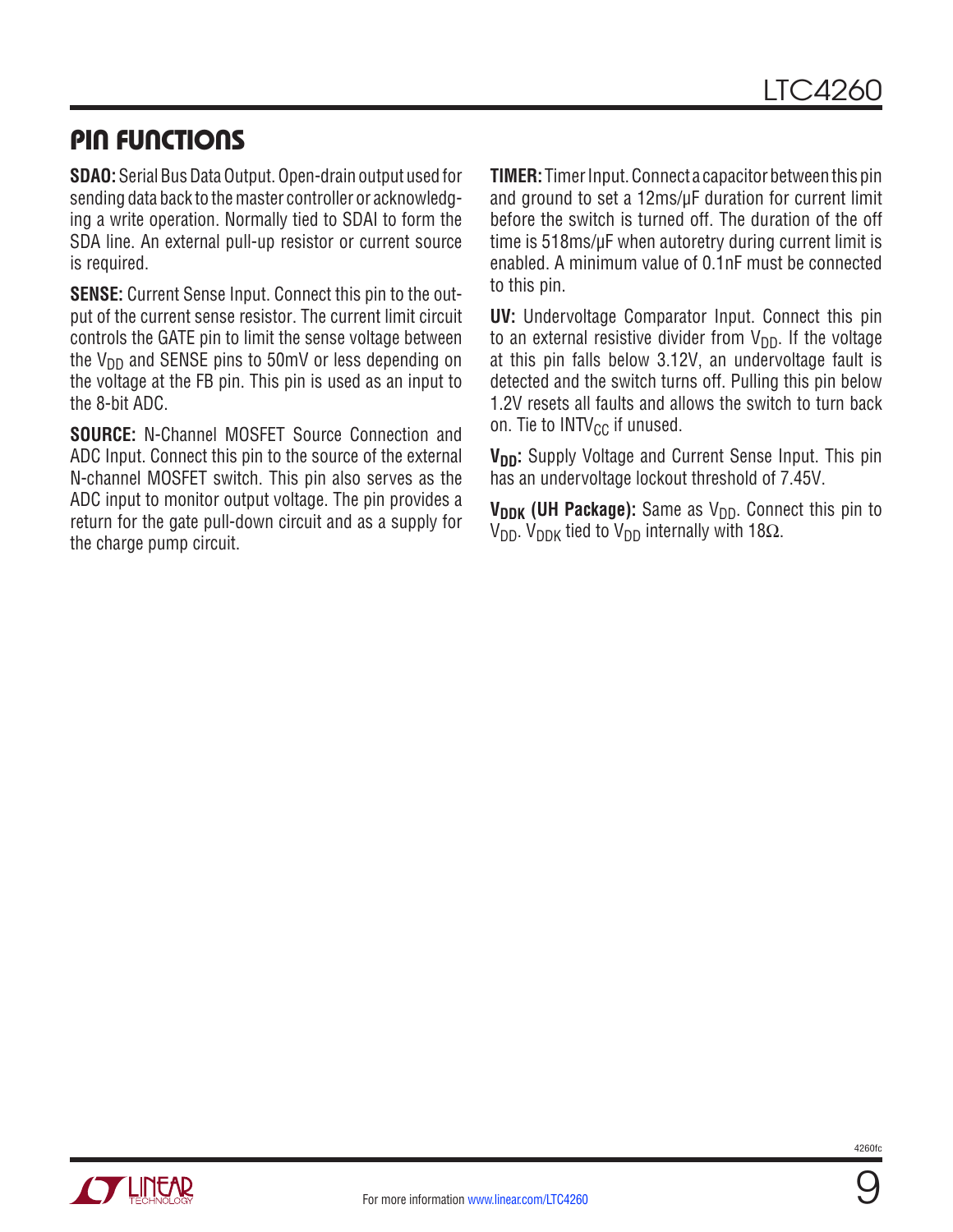## functional Diagram





**STARTED BY LINEAR**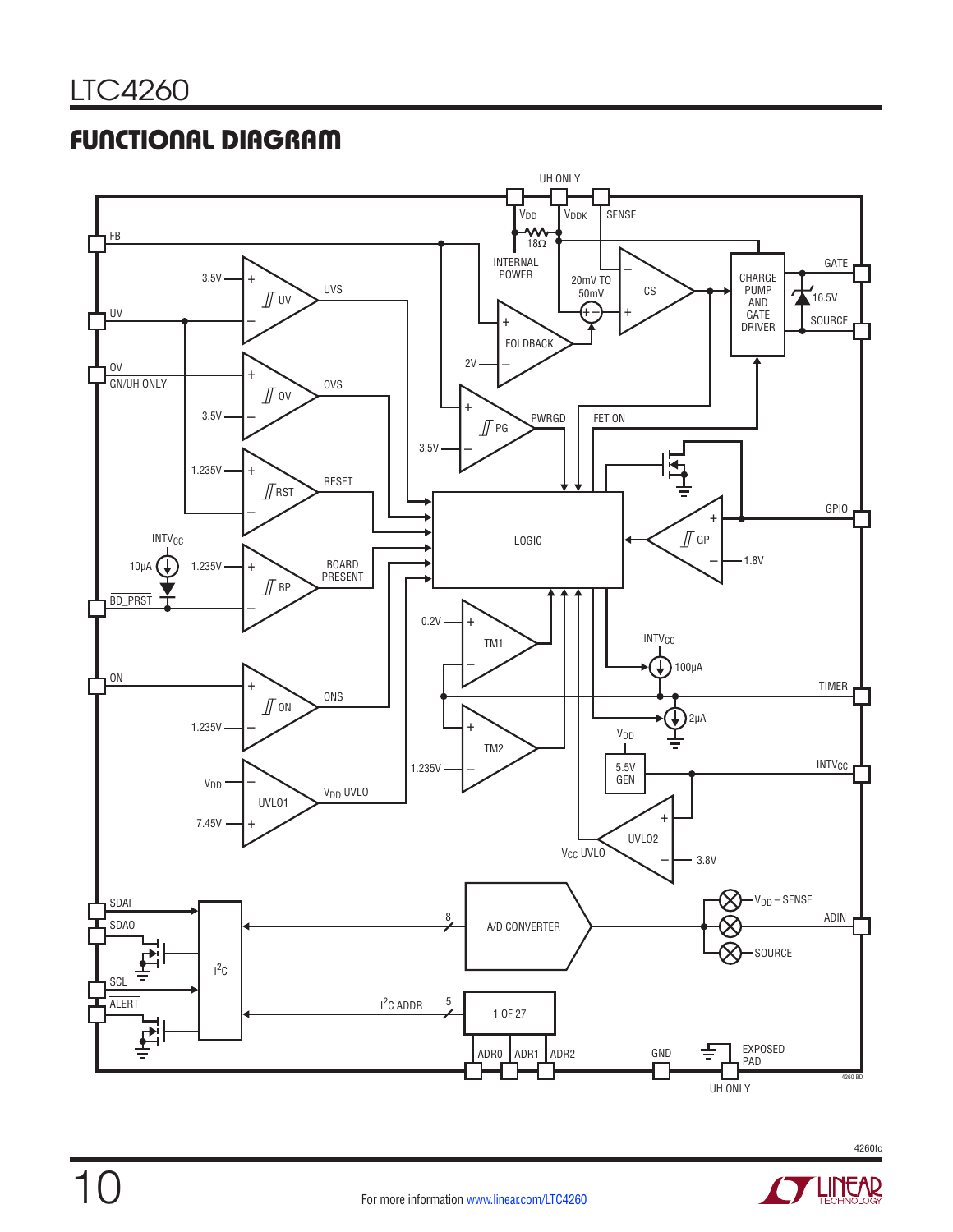### timing Diagram



# **OPERATION**

The Functional Diagram displays the main functional areas of this device. The LTC4260 is designed to turn a board's supply voltage on and off in a controlled manner, allowing the board to be safely inserted or removed from a live backplane. During normal operation, the charge pump and gate driver turn on the external N-channel pass FET's gate to pass power to the load. The gate driver uses a charge pump that derives its power from the SOURCE pin. When the SOURCE pin is at ground, the charge pump is powered from an internal 12V supply derived from  $V_{DD}$ . This results in a 200µA current load on the SOURCE pin when the gate is up. Also included in the gate driver is an internal 15V gate-to-source clamp.

The current sense (CS) amplifier monitors the load current using the difference between the  $V_{DD}$  and SENSE pin voltage. The CS amplifier limits the current in the load by reducing the GATE-to-SOURCE voltage in an active control loop. The CS amplifier requires 100µA input bias current from both the  $V_{DD}$  and the SENSE pins.

A short circuit on the output to ground causes significant power dissipation during active current limiting. To limit this power, the foldback amplifier reduces the current limit value from 50mV to 20mV (referred to the  $V_{DD}$  minus SENSE voltage) in a linear manner as the FB pin drops below 2V (see Typical Performance curves).

If an overcurrent condition persists, the TIMER pin ramps up with a 100µA current source until the pin voltage exceeds 1.2V (comparator TM2). This indicates to the logic that it is time to turn off the pass FET to prevent overheating. At this point the TIMER pin ramps down using the 2µA current source until the voltage drops below

0.2V (comparator TM1) which tells the logic that the pass transistor has cooled and it is safe to turn it on again.

The output voltage is monitored using the FB pin and the PG comparator to determine if the power is available for the load. The power good condition is signalled by the GPIO pin using an open-drain pull-down transistor. The GPIO pin can also be used as a general purpose input (GP comparator) or output pin.

The Functional Diagram shows the monitoring blocks of the LTC4260. The group of comparators on the left side includes the UV, OV, RST, BP and ON comparators. These comparators are used to determine if the external conditions are valid prior to turning on the FET. But first the two undervoltage lockout circuits UVLO1 and UVLO2 must validate the input supply and the internally generated 5.5V supply ( $INTV_{CC}$ ) and generate the power up initialization to the logic circuits.

Included in the LTC4260 is an 8-bit A/D converter. The converter has a 3-input mux to select between the ADIN pin, the SOURCE pin and the  $V_{DD}$  – SENSE voltage.

An  $1^2C$  interface is provided to read the A/D registers. It also allows the host to poll the device and determine if faults have occurred. If the ALERT line is used as an interrupt, the host can respond to a fault in real time. The typical SDA line is divided into an SDAI (input) and SDAO (output). This simplifies applications using an optoisolator driven directly from the SDAO output. The  $1<sup>2</sup>C$  device address is decoded using the ADR0, ADR1 and ADR2 pins. These inputs have three states each that decode into a total of 27 device addresses.



11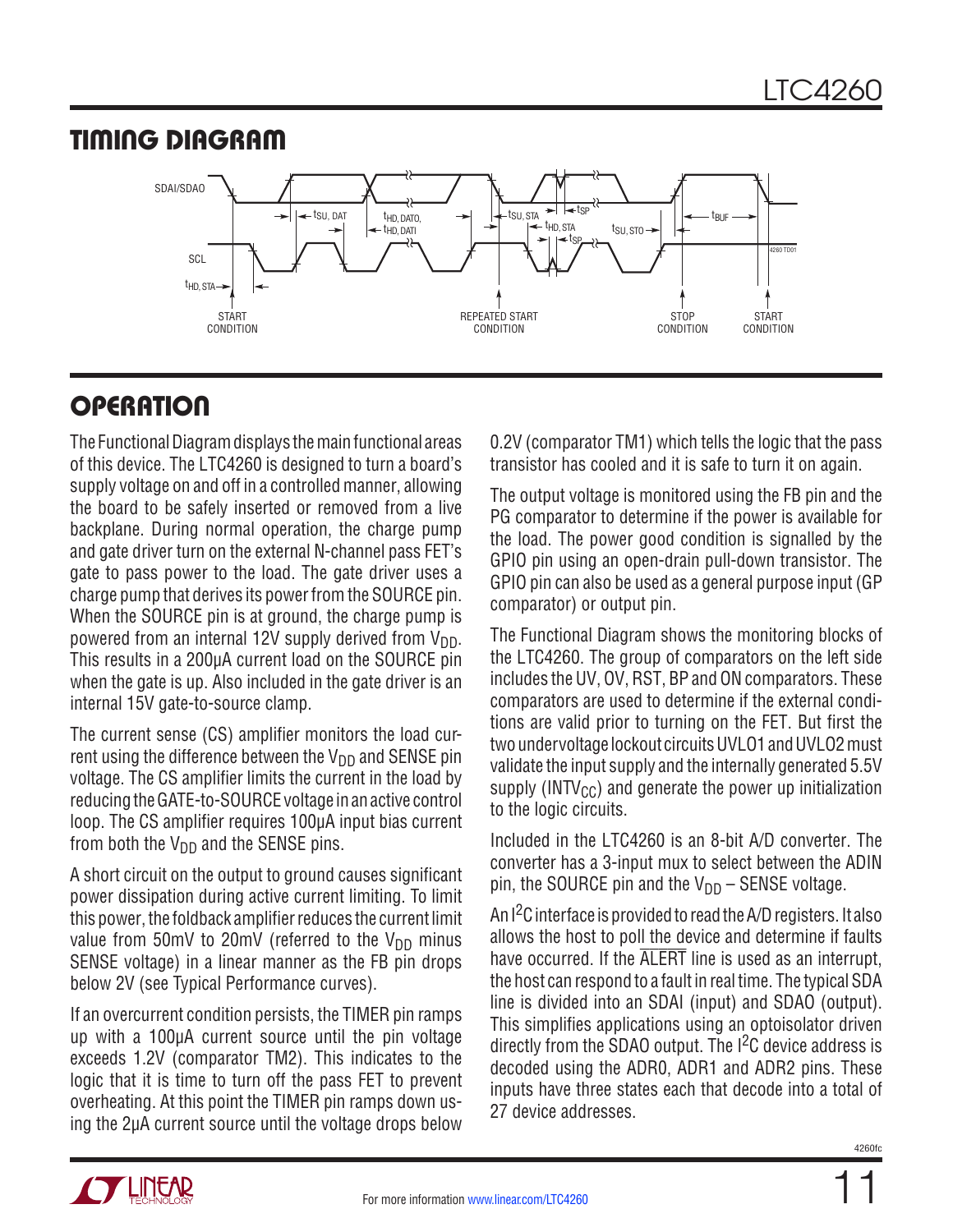The typical LTC4260 application is in a high availability system that uses a positive voltage supply to distribute power to individual cards. The device measures card voltages and currents and records past and present fault conditions. The system queries each LTC4260 over the <sup>2</sup>C periodically and reads the stored information.

The basic LTC4260 application circuit is shown in Figure 1. External component selection is discussed in detail in the Design Example section.

### **Turn-On Sequence**

The power supply on a board is controlled by placing an external N-channel pass transistor (Q1) in the power path. Note that sense resistor  $(R<sub>S</sub>)$  detects current and capacitor C1 controls the GATE slew rate. Resistor R6 compensates the current control loop while R5 prevents high frequency oscillations in Q1. Resistors R1, R2 and R3 provide undervoltage and overvoltage sensing.

Several conditions must be present before the external switch can be turned on. First the external supply  $V_{DD}$  must exceed its undervoltage lockout level. Next the internally generated supply INTV $_{\text{CC}}$  must cross its 4.5V undervoltage threshold. This generates a 60µs to 120µs power-on-reset pulse. During reset the fault registers are cleared and the

control registers are set or cleared as described in the register section.

After the power-on-reset pulse, the LTC4260 will go through the following turn-on sequence. First, the UV and OV pins must indicate that the input power is within the acceptable range and the  $\overline{BD}$  PRST pin must be pulled low. All of these conditions must be satisfied for duration of 100ms to ensure that any contact bounce during insertion has ended.

When these initial conditions are satisfied, the ON pin is checked. If it is high, the external switch turns on. If it is low, the external switch turns on when the ON pin is brought high or if a serial bus turn-on command is received.

The switch is turned on by charging up the GATE with a 18µA current source (Figure 2). The voltage at the GATE pin rises with a slope equal to 18µA/C1 and the supply inrush current is set at:

$$
I_{\text{INRUSH}} = \frac{C_{\text{L}}}{C1} \cdot 18 \mu \text{A}
$$

When the GATE voltage reaches the FET threshold voltage, the switch begins to turn on and the SOURCE voltage follows the GATE voltage as it increases.



**Figure 1. 5A, 48V Card Resident Application**

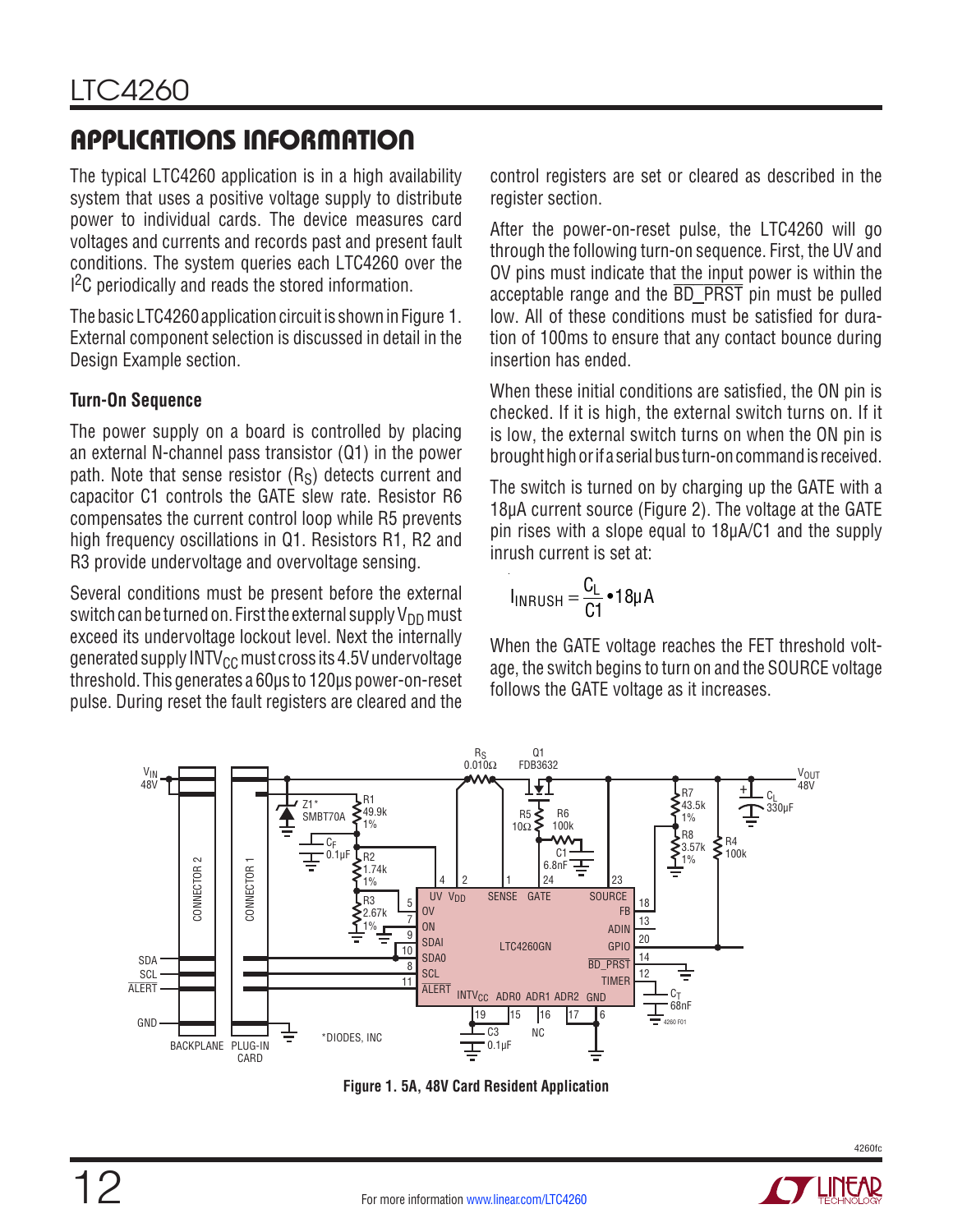

**Figure 2. Supply Turn-On**

As the SOURCE voltage rises, so will the FB pin which is monitoring it. If the voltage across the current sense resistor  $R<sub>S</sub>$  gets too high, the inrush current will then be limited by the internal current limit circuitry. Once the FB pin crosses its 3.5V threshold, the GPIO pin, in its default configuration, will cease to pull low and indicate that the power is now good.

#### **Turn-Off Sequence**

The switch can be turned off by a variety of conditions. A normal turn-off is initiated by the ON pin going low or a serial bus turn-off command. Additionally, several fault conditions will turn off the switch. These include an input overvoltage (OV pin), input undervoltage (UV pin), overcurrent circuit breaker (SENSE pin) or  $\overline{BD}$  PRST going high. Writing a logic one into the UV, OV or overcurrent fault bits will also turn off the switch if their autoretry bits are set to false.

Normally the switch is turned off with a 1mA current pulling down the GATE pin to ground. With the switch turned off, the SOURCE voltage drops and when the FB pin crosses below its threshold, GPIO pulls low to indicate that the output power is no longer good.

If the V<sub>DD</sub> pin falls below 7.5V for greater than 5µs or INTV<sub>CC</sub> drops below 3.8V for greater than 1µs, a fast shutdown of the switch is initiated. The GATE pin is pulled down with a 600mA current to the SOURCE pin.

### **Overcurrent Fault**

The LTC4260 features an adjustable current limit with foldback that protects against short circuits or excessive load current. To protect against excessive power dissipation in the switch during active current limit, the available current is reduced as a function of the output voltage sensed by the FB pin. The device also features a variable overcurrent response time. A graph in the Typical Performance curves shows the delay from a voltage step at the SENSE pin until the GATE voltage starts falling, as a function of overdrive.

An overcurrent fault occurs when the current limit circuitry has been engaged for longer than the time-out delay set by the TIMER pin. Current limiting begins when the current sense voltage between the  $V_{DD}$  and SENSE pins reaches 20mV to 50mV (depending on the foldback). The GATE pin is then brought down with a 600mA GATE-to-SOURCE current. The voltage on the GATE is regulated in order to limit the current sense voltage to less than 50mV. At this point, a circuit breaker time delay starts by charging the external timing capacitor from the TIMER pin with a 100µA pull-up current. If the TIMER pin reaches its 1.2V threshold, the external switch turns off (with a 1mA current from GATE to ground). The overcurrent present bit, C2, and the overcurrent fault bit, D2, are set at this time.

The circuit breaker time delay is given by:

 $t_{CB} = C_T \cdot 12$  [ms/µF]

After the switch is turned off, the TIMER pin begins discharging the timing capacitor with a 2µA pull-down current. When the TIMER pin reaches its 0.2V threshold, the overcurrent present bit, C2, is cleared, and the switch will be allowed to turn on again if the overcurrent fault has been cleared. However, if the overcurrent autoretry bit, A2, has been set then the switch turns on again automatically (without resetting the overcurrent fault). Use a minimum value of  $0.1nF$  for  $C_T$ .

The waveform in Figure 3 shows how the output latches off following a short circuit. The drop across the sense resistor is held at 20mV as the timer ramps up.

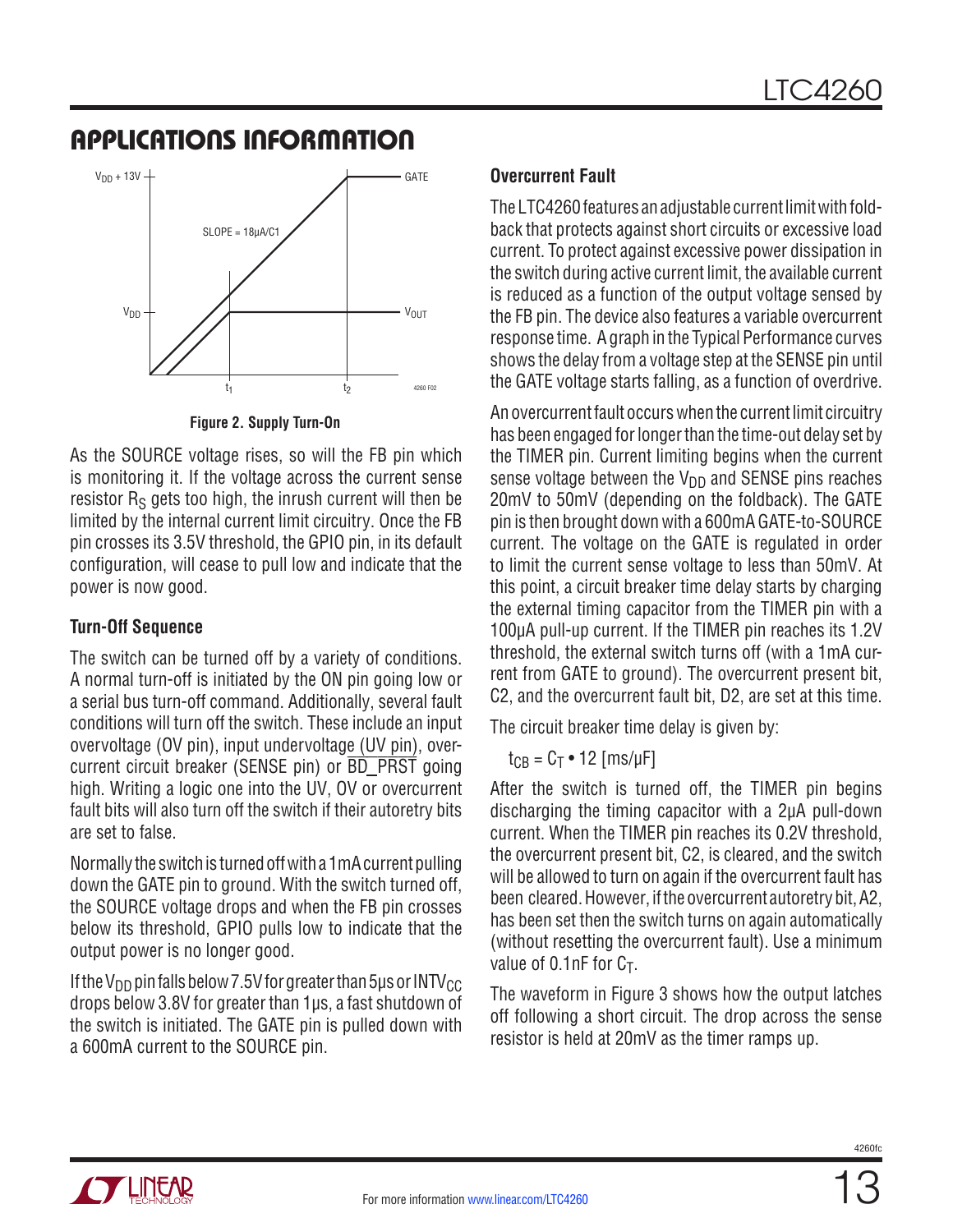

**Figure 3. Short-Circuit Waveforms**

During a short circuit, if the current limit sense voltage exceeds 150mV, the active current limit enters a high current protection mode that immediately turns off the output transistor by pulling the GATE-to-SOURCE voltage to zero. Current in the output transistor drops from tens of amps to zero in a few hundred nanoseconds. The input voltage will drop during the high current and then spike upwards due to parasitic inductances when the FET shuts off (see Supply Transients). Following this event, the part may turn on again after a delay (typically the 100ms normal turn-on delay if the input voltage drops below the UVLO threshold) and enters active current limit before shutting off.

#### **Overvoltage Fault**

An overvoltage fault occurs when the OV pin rises above its 3.5V threshold. This shuts off the switch immediately (with a 1mA current from GATE to ground) and sets the overvoltage present bit, C0, and the overvoltage fault bit D0. If the OV pin subsequently falls back below the threshold for 100ms, the switch will be allowed to turn on again unless the overvoltage autoretry has been disabled by clearing bit A0.

### **Undervoltage Fault**

An undervoltage fault occurs when the UV pin falls below its 3.12V threshold. This turns off the switch immediately (with a 1mA current from GATE to ground) and sets the undervoltage present bit, C1, and the undervoltage fault bit D1. If the UV pin subsequently rises above the threshold for 100ms, the switch will turn on again unless the

undervoltage autoretry has been disabled by clearing bit A1. When power is applied to the device, if UV is below its 3.12V threshold after  $INTV_{CC}$  crosses its 4.5V undervoltage lockout threshold, an undervoltage fault will be logged in the fault register.

### **Board Present Change of State**

Whenever the  $\overline{BD}$  PRST pin toggles, bit D4 is set to indicate a change of state. When the BD PRST pin goes high, indicating board removal, the switch turns off immediately (with a 1mA current from GATE to ground) and clears the board present bit,  $C4$ . If the  $\overline{BD}$  PRST pin is pulled low, indicating a board insertion, all fault bits except D4 will be cleared and the board present bit, C4, is set. If the **BD** PRST pin remains low for 100ms the state of the ON pin will be captured in the FET On Control bit A3. This turns the switch on if the ON pin is tied high. There is an internal  $10\mu A$  pull-up current source on the  $\overline{BD}$  PRST pin.

If the system shuts down due to a fault, it may be desirable to restart the system simply by removing and reinserting a load card. In cases where the LTC4260 and the switch reside on a backplane or midplane and the load resides on a plug-in card, the  $\overline{BD}$  PRST pin can be used to detect when the plug-in card is removed (see Figure 4). Once the plug-in card is reinserted the fault register is cleared (except for D4). After 100ms the state of the ON pin is latched into bit A3 of the control register. At this point the system will start up again.

If a connection sense on the plug-in card is driving the BD PRST pin, the insertion or removal of the card may cause the pin voltage to bounce. This will result in clearing the fault register when the card is removed. The pin can be debounced using a filter capacitor,  $C_{\overline{BD}}$   $\overline{P\text{RST}}$ , on the **BD\_PRST** pin as shown in Figure 4. The filter time is given by:

 $t_{FILTER} = C_{\overline{BD} \overline{PRST}}$  • 123 [ms/µF]

### **FET Short Fault**

A FET short fault will be reported if the data converter measures a current sense voltage greater than or equal to 2mV while the FET is turned off. This condition sets the FET short present bit, C5, and the FET short fault bit D5.



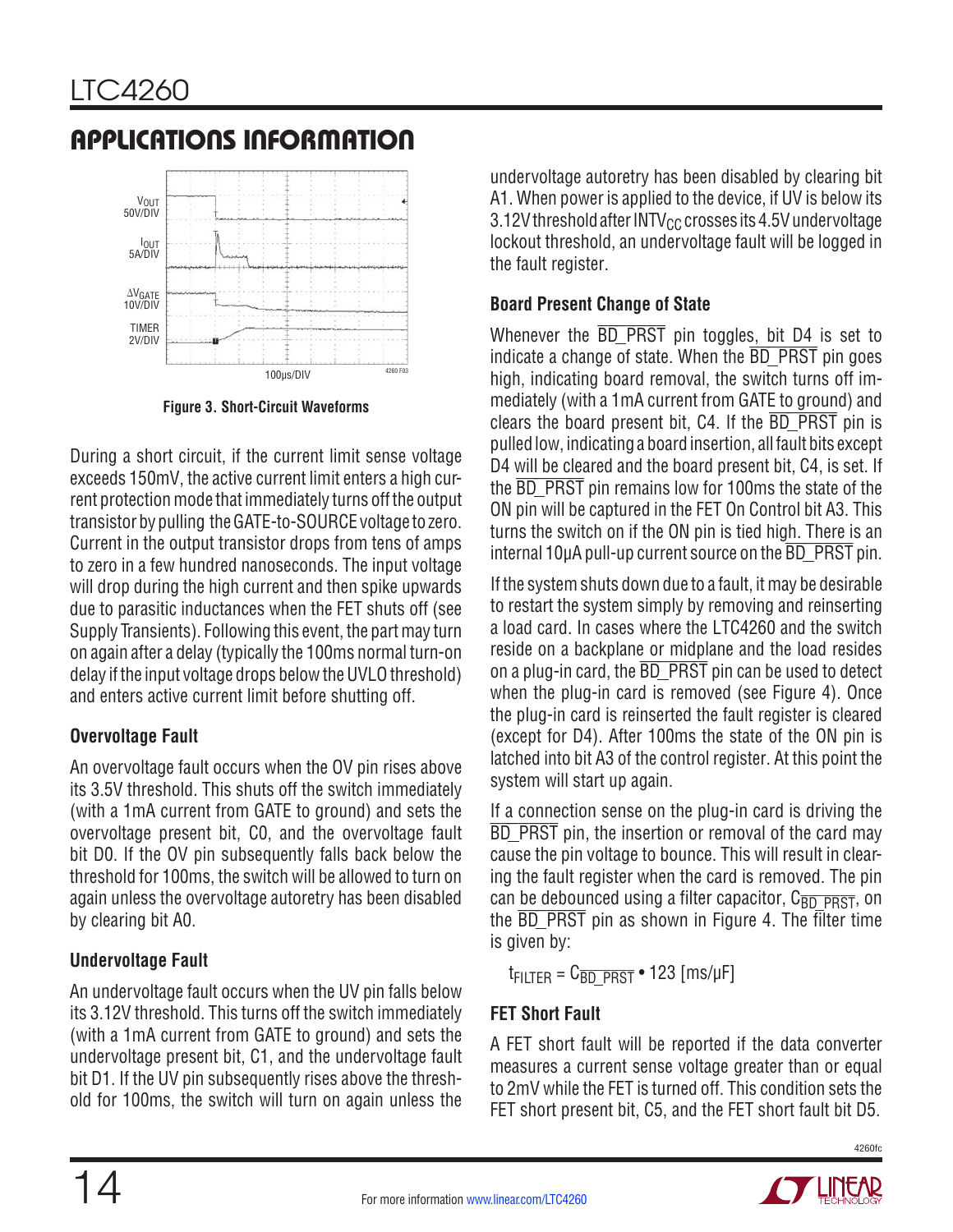#### Applications Information OUT [ 23 LTC4260 SOURCE 10µA BD\_PRST LOAD +  $\overline{C_{\text{BD\_PRST}}}$  $\sqrt{2}$ 1.235V GND 6  $\vec{r}$ 4260 F04 **MOTHERBOARD CONNECTOR PLUG-IN**<br>
CONNECTOR PLUG-IN

**Figure 4. Plug-In Card Insertion/Removal**

#### **Power Bad Present/Power Bad Fault**

When the FB pin drops below its 3.41V threshold the power bad present bit, C3, goes high. This pulls the GPIO pin low immediately when configured as PWRGD. If the FB pin subsequently rises back above the threshold, the GPIO pin will return to a high impedance state and bit C3 will be cleared.

The power bad fault bit, D3, is set when the GATE-to-SOURCE voltage is high and the power bad present C3 bit is high. This blanking with the gate voltage prevents false power bad faults during power-up or power-down.

#### **Fault Alerts**

When any of the fault bits in FAULT register D are set, an optional  $1<sup>2</sup>C$  bus alert can be generated by setting the appropriate bit in the ALERT register B. This allows only selected faults to generate alerts. At power-up the default state is to not alert on faults. If an alert is enabled, the corresponding fault will cause the ALERT pin to pull low. After the bus master controller broadcasts the Alert Response Address, the LTC4260 responds with its address on the SDA line and releases ALERT as shown in Figure 11. If there is a collision between two LTC4260s responding with their addresses simultaneously, then the device with the lower address wins arbitration and responds first. The ALERT line will also be released if the device is addressed by the bus master.

Once the ALERT signal has been released for one fault. it will not be pulled low again until the FAULT register indicates a different fault has occurred or the original fault is cleared and it occurs again. Note that this means repeated or continuing faults will not generate alerts until the associated FAULT register bit has been cleared.

#### **Resetting Faults**

CARD

Faults are reset with any of the following conditions. First, a serial bus command writing zeros to the FAULT register D will clear the associated faults. Second, the entire FAULT register is cleared when the switch is turned off by either the ON pin or bit A3 going from high to low, or if the UV pin is brought below its 1.23V reset threshold, or if  $INTV_{CC}$ falls below its 3.8V undervoltage lockout threshold. Finally, when **BD** PRST is brought from high to low, only FAULT bits D0-D3 and D5 are cleared, the bit D4 that indicates a BD PRST change of state will be set. Faults that are still present (as indicated in the STATUS Register C) cannot be cleared.

The FAULT register will not be cleared when autoretrying. When autoretry is disabled the existence of a D0, D1 or D2 fault keeps the switch off. As soon as the fault is cleared, the switch will turn on. If autoretry is enabled, then a high value in C0, C1 or C2 will hold the switch off and the FAULT register is ignored. Subsequently, when the C0, C1 and C2 bits are cleared, the switch is allowed to turn on again.

#### **Data Converter**

The LTC4260 incorporates an 8-bit data converter that continuously monitors three different voltages. The ∆∑ architecture inherently averages signal noise during the measurement period. The SOURCE pin uses a 1/40 resistive divider to monitor a full-scale voltage of 102.4V with 0.4V resolution (divider converts 102.4V to 2.56V). The ADIN pin is monitored with a 2.56V full scale and 10mV resolution, and the voltage between the  $V_{DD}$  and SENSE pins is monitored with a 76.8mV full scale and 300µV resolution.

The results from each conversion are stored in registers E, F and G and are updated 10 times per second. Setting CONTROL register bit A5 invokes a test mode that halts the data converter updates so that registers E, F and G can be written to and read from for software testing.

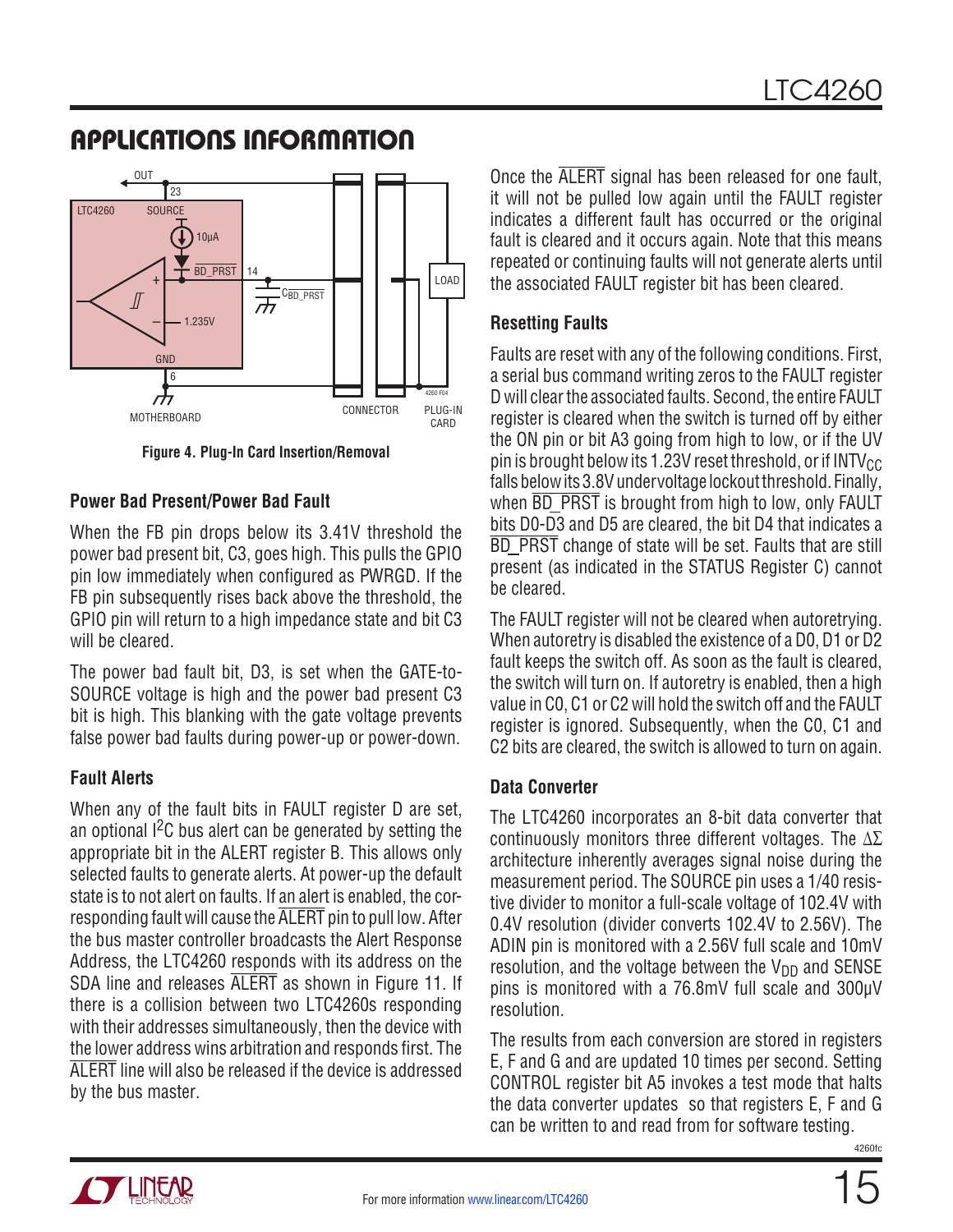### **Gate Pin Voltage**

A curve of gate drive vs  $V_{DD}$  is shown in the Typical Performance curves. At the minimum input supply voltage of 8.5V, the minimum gate drive voltage is 4.5V. When the input supply voltage is higher than 20V, the gate drive is at least 10V and a regular N-FET can be used. In applications over a 8.5V to 20V range, a logic level N-FET must be used to maintain adequate gate enhancement. The GATE pin is clamped at a typical value of 15V above the SOURCE pin.

### **Configuring the GPIO Pin**

Table 3 describes the possible states of the GPIO pin using the control register bits A6 and A7. At power-up, the default state is for the GPIO pin to go high impedance when power is good (FB pin greater than 3.5V). Other uses for the GPIO pin are to pull down when power is good, a general purpose output and a general purpose input.

### **Compensating the Active Current Loop**

The active current limit circuit is compensated using the resistor R6 and the slew rate capacitor C1. The value for C1 is calculated to limit the inrush current. The suggested value for R6 is 100k. This value should work for most pass FETs (Q1). If the gate capacitance of Q1 is very small then the best method to compensate the loop is to add a  $\approx$ 10nF capacitor between the GATE and SOURCE terminals.The addition of  $10\Omega$  resistor (R5) prevents self-oscillation in Q1 by isolating trace capacitance from the FET's GATE Terminal. Locate the gate resistor at, or close to, the body of the MOSFET.

### **Supply Transients**

The LTC4260 is designed to ride through supply transients caused by load steps. If there is a shorted load and the parasitic inductance back to the supply is greater than 0.5µH, there is a chance that the supply could collapse before the active current limit circuit brings down the GATE pin. In this case the undervoltage monitors turn off the pass FET. The undervoltage lockout circuit has a 5µs filter time after  $V_{DD}$  drops below 7.5V. The UV pin reacts in 2µs to shut the GATE off, but it is recommended to add a filter capacitor  $C_F$  to prevent unwanted shutdown caused by short transient. Eventually either the UV pin or

the undervoltage lockout responds to bring the current under control before the supply completely collapses.

### **Supply Transient Protection**

The LTC4260 is 100% tested and guaranteed to be safe from damage with supply voltages up to 100V. However, spikes above 100V may damage the part. During a short-circuit condition, the large change in currents flowing through the power supply traces can cause inductive voltage spikes which could exceed 100V. To minimize the spikes, the power trace inductance should be minimized by using wider traces or heavier trace plating. Adding a snubber circuit will dampen the voltage spikes. It is built using a 100Ω resistor in series with a 0.1µF capacitor between  $V_{DD}$  and GND. A surge suppressor, Z1 in Figure 1, at the input will clamp the voltage spikes.

### **Design Example**

As a design example, take the following specifications:  $V_{IN}$  = 48V,  $I_{MAX}$  = 5A,  $I_{INRUSH}$  = 1A,  $C_L$  = 330µF,  $V_{UVON}$  $= 43V$ ,  $V_{\text{UVOFF}} = 38.5V$ ,  $V_{\text{OVOFF}} = 70V$ ,  $V_{\text{PWRGDUP}} = 46V$ ,  $V_{PWRGDDN} = 45V$  and  $I^2C_{ADDRESS} = 1010011$ . The selection of the sense resistor,  $R<sub>S</sub>$ , is set by the overcurrent threshold of 50mV:

$$
R_S = \frac{50mV}{I_{MAX}} = \frac{50mV}{5A} = 0.010\Omega
$$

The FET should be sized to handle the power dissipation during the inrush charging of the output capacitor  $C_{\text{OUT}}$ . The method used to determine the power is the principle:

 $E_C$  = Energy in  $C_1$  = Energy in Q1

Thus:

$$
E_C = 1/2 CV^2 = 1/2(0.33 \text{mF})(48V)^2 = 0.38J
$$

Calculate the time it takes to charge up  $C_{\text{OUT}}$ :

$$
t_{\text{CHARGUP}} = \frac{C_{\text{L}} \cdot V_{\text{IN}}}{I_{\text{INRUSH}}} = \frac{330 \mu \text{F} \cdot 48 V}{1 \text{A}} = 16 \text{ms}
$$

The average power dissipated in the FET:

$$
P_{DISS} = \frac{E_C}{t_{CHARGUP}} = \frac{0.38J}{16ms} \approx 24W
$$

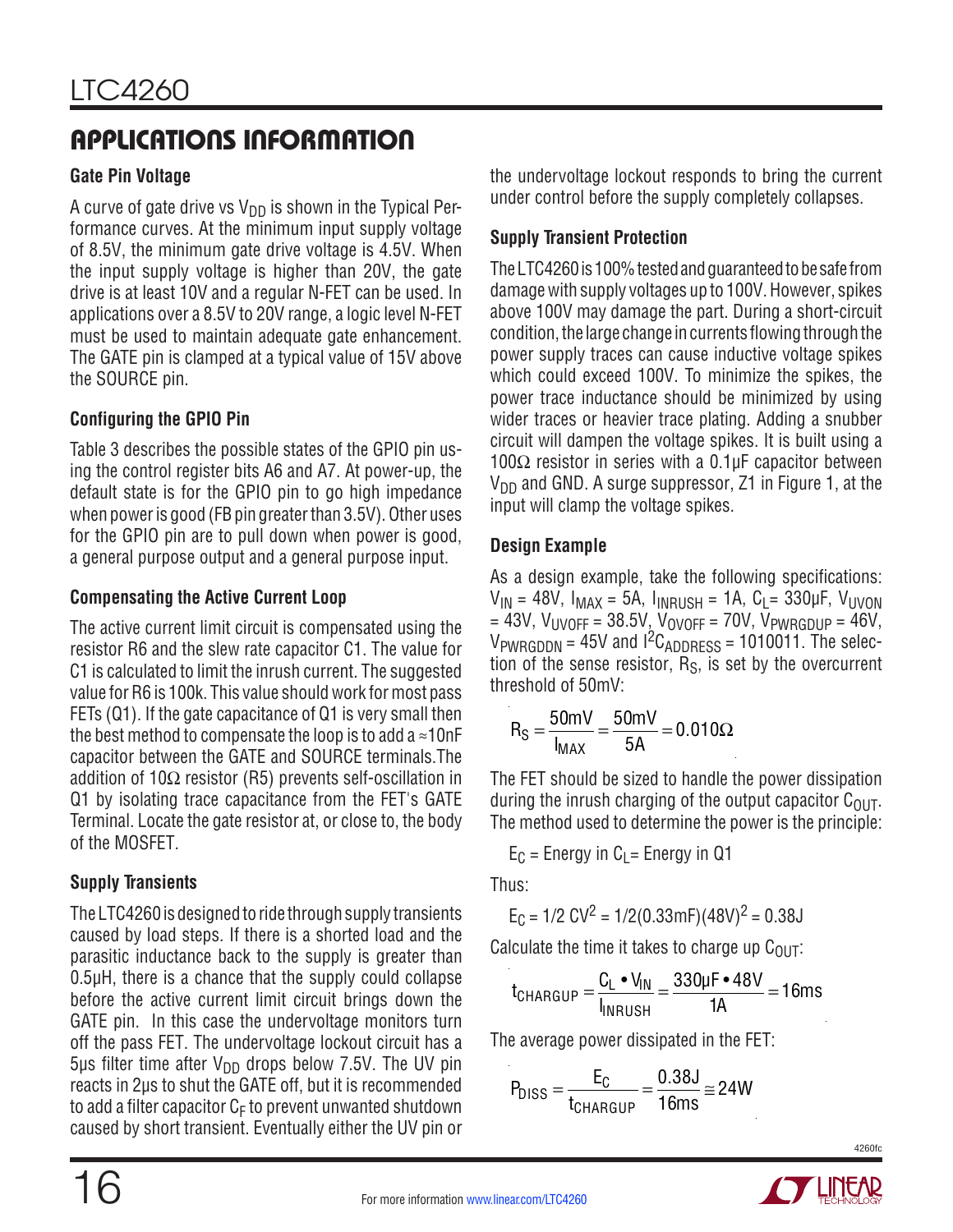The SOA (safe operating area) curves of candidate FETs must be evaluated to ensure that the heat capacity of the package can stand 24W for 16ms. The SOA curves of the Fairchild FDB3632 provide for 1A at 50V (50W) for 10ms, satisfying the requirement.

The inrush current is set to 1A using C1:

$$
C1 = C_L \frac{I_{GATE(UP)}}{I_{INRUSH}} = 0.33 mF \frac{18 \mu A}{1A} = 5.9 nF
$$

Default values of R5 = 10 $\Omega$  and R6 = 100k are chosen as discussed previously.

The power dissipated in the FET during overcurrent must be limited. The active current limit uses a timer to prevent excessive energy dissipation in the FET. The worst-case power occurs when the voltage versus current profile of the foldback current limit is at the maximum. This occurs when the current is 5A and the voltage is 1/2 of the 48V or 24V. See the Current Limit Sense Voltage vs FB Voltage in the Typical Performance curves to view this profile. In order to survive 120W, the FET SOA curve dictates the maximum time at this power level. This particular FET allows 300W at 1ms or less. Therefore, it is acceptable to set the current limit timeout using  $C_T$  to be 0.81ms:

$$
C_T = \frac{0.81 \text{ms}}{12 \text{ [ms/µF]}} = 68 \text{nF}
$$

Note the minimum value for  $C_T$  is 0.1nF.

Choose R1, R2, R3, R7 and R8 for the UV, OV and PG threshold voltages:

 $V_{\text{OVRISING}} = 71.2V$ ,  $V_{\text{OVFALLING}} = 69.44V$  (using  $V_{\text{OV(TH)}} =$ 3.5V rising and 3.41V falling)

 $V_{UVRISING}$  = 43V,  $V_{UVFAIIING}$  = 38.5V, (using  $V_{UV(TH)}$  = 3.5V rising and 3.12V falling)

 $V_{PGRISING} = 46.14V$ ,  $V_{PGFALLING} = 45V$ , (using  $V_{FB} = 3.5V$ rising and 3.411V falling)

In addition a 0.1µF ceramic bypass capacitor is placed on the INTV $_{\text{CC}}$  pin. The complete circuit is shown in Figure 1.

#### **Layout Considerations**

To achieve accurate current sensing, a Kelvin connection is recommended. The minimum trace width for 1oz copper foil is 0.02" per amp to make sure the trace stays at a reasonable temperature. Using 0.03" per amp or wider is recommended. Note that 1oz copper exhibits a sheet resistance of about 530µΩ/square. Small resistances add up quickly in high current applications. To improve noise immunity, put the resistive divider to the UV, OV and FB pins close to the device and keep traces to  $V_{DD}$  and GND short. It is also important to put C3, the bypass capacitor for the INTV<sub>CC</sub> pin, as close as possible between INTV<sub>CC</sub> and GND. A 0.1µF capacitor from the UV pin (and OV pin through resistor R2) toGNDalso helps reject supplynoise. Figure 5 shows a layout that addresses these issues. Note that a surge suppressor, Z1, is placed between supply and ground using wide traces.



**Figure 5. Recommended Layout for R1, R2, R3, R8, CF, C3, Z1 and RS**

![](_page_16_Picture_18.jpeg)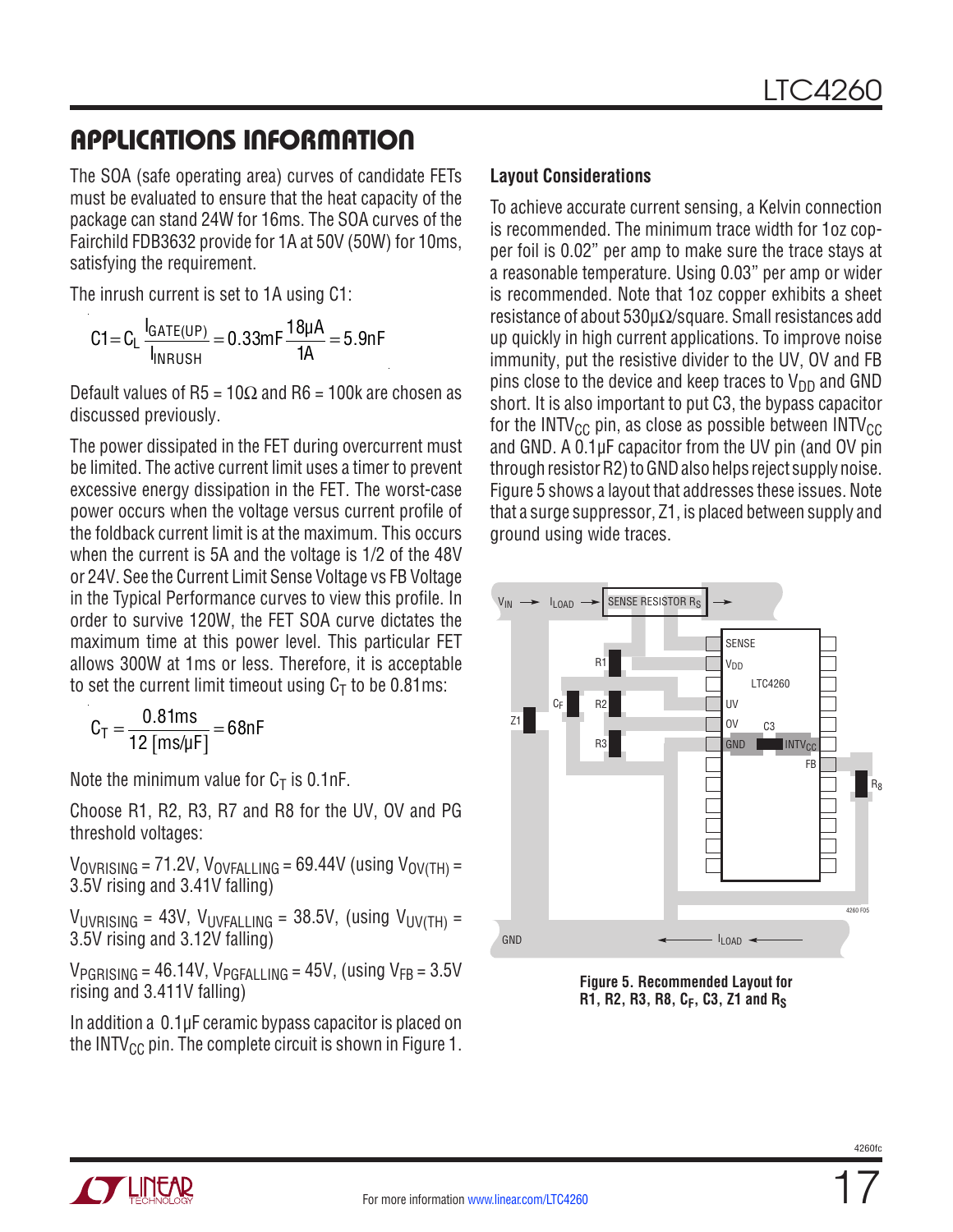### **Digital Interface**

The LTC4260 communicates with a bus master using a 2-wire interface compatible with the  $1<sup>2</sup>C$  bus and the SMBus, an  $1^2C$  extension for low power devices.

The LTC4260 is a read-write slave device and supports SMBus bus Read Byte, Write Byte, Read Word and Write Word commands. The second word in a Read Word command will be identical to the first word. The second word in a Write Word command is ignored. The data formats for these commands are shown in Figures 6 to 10.

#### **Using Optoisolators with SDA**

The LTC4260 separates the SDA line into SDAI and SDAO. If optoisolators are not used then tie SDAI and SDAO together to construct a normal SDA line. When using optoisolators connect the SDAI to the output of the incoming opto and connect the SDAO to the input of the outgoing opto (see Figure 13).

#### **START and STOP Conditions**

When the bus is idle, both SCL and SDA must be high (Figure 6). A bus master signals the beginning of a transmission with a START condition by transitioning SDA from high to low while SCL is high. When the master has finished communicating with the slave, it issues a STOP condition by transitioning SDA from low to high while SCL is high. The bus is then free for another transmission.

### **I 2C Device Addressing**

Twenty-seven distinct bus address are configurable using the three-state ADR0-ADR2 pins. Table 1 shows the correspondence between pin states and addresses. Note that address bits B7 and B6 are internally configured to 10. In addition, the LTC4260 will respond to two special addresses. Address (1011 111)b is a mass write used to write to all LTC4260, regardless of their individual address settings. The mass write can be masked by setting register bit A4 to zero. Address (0001 100)b is the SMBus Alert Response Address. If the LTC4260 is pulling low on the ALERT pin, it will acknowledge this address using the SMBus Alert Response Protocol.

### **Acknowledge**

The acknowledge signal is used for handshaking between the transmitter and the receiver to indicate that the last byte of data was received. The transmitter always releases the SDA line during the acknowledge clock pulse. When the slave is the receiver, it must pull down the SDA line so that it remains LOW during this pulse to acknowledge receipt of the data. If the slave fails to acknowledge by leaving SDA HIGH, then the master can abort the transmission by generating a STOPcondition. Whenthemasteris receiving data from the slave, the master must pull down the SDA line during the clock pulse to indicate receipt of the data. After the last byte has been received the master will leave the SDA line HIGH (not acknowledge) and issue a STOP condition to terminate the transmission.

#### **Write Protocol**

The master begins communication with a START condition followed by the seven bit slave address and the  $R/\overline{W}$  bit set to zero (Figure 7). The addressed LTC4260 acknowledges this and then the master sends a command byte which indicates which internal register the master wishes to write. The LTC4260 acknowledges this and then latches the lower three bits of the command byte into its internal Register Address pointer. The master then delivers the data byte and the LTC4260 acknowledges once more and latches the data into its internal register. The transmission is ended when the master sends a STOP condition. If the master continues sending a second data byte, as in a Write Word command, the second data byte will be acknowledged by the LTC4260 but ignored (Figure 8).

#### **Read Protocol**

The master begins a read operation with a START condition followed by the seven bit slave address and the  $R/\overline{W}$  bit set to zero (Figure 9). The addressed LTC4260 acknowledges this and then the master sends a command byte that indicates which internal register the master wishes to read. The LTC4260 acknowledges this and then latches the lower three bits of the command byte into its internal Register Address pointer. The master then sends a repeated START condition followed by the same seven bit address with the

![](_page_17_Picture_17.jpeg)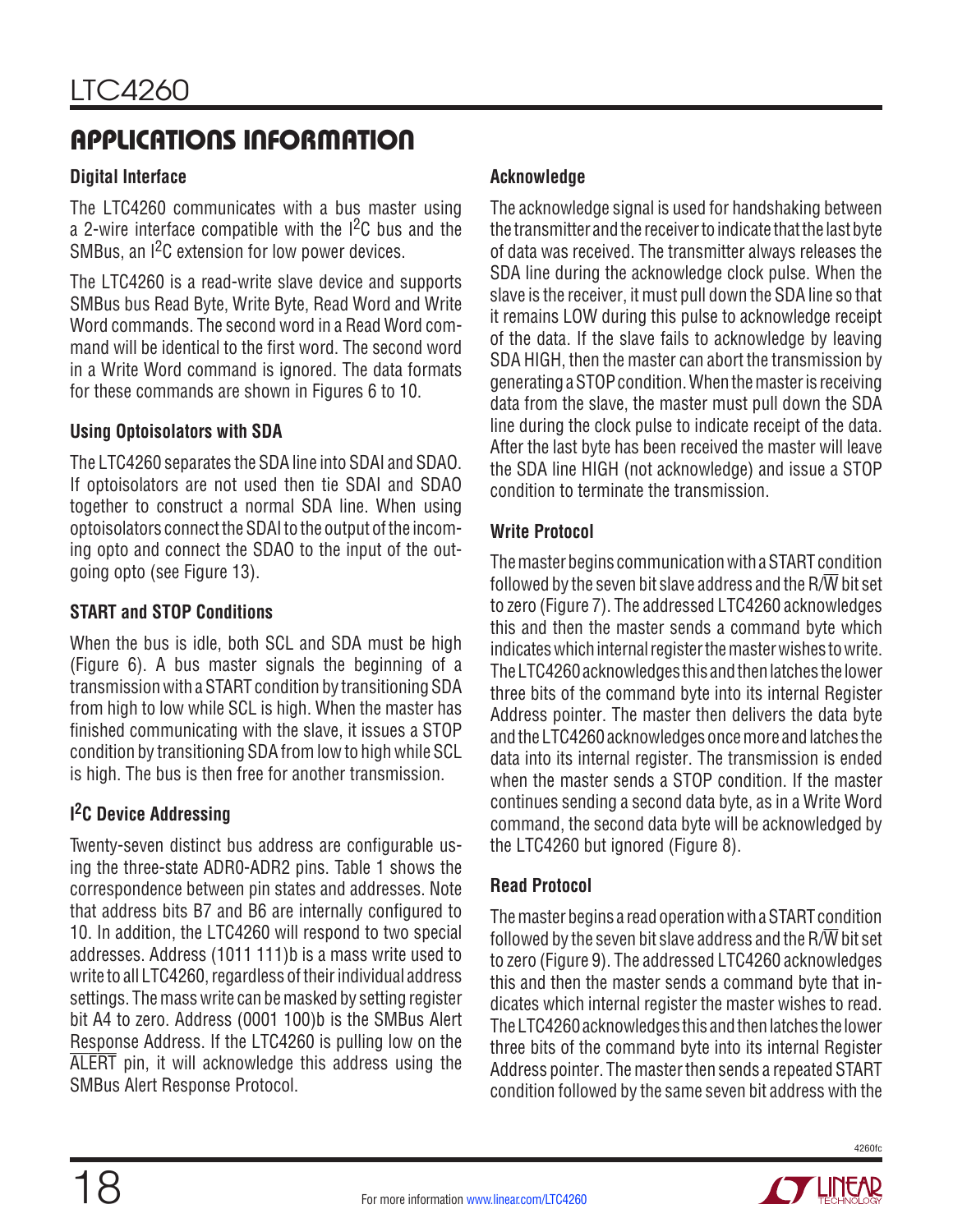R/W bit now set to one. The LTC4260 acknowledges and sends the contents of the requested register. The transmission is ended when the master sends a STOP condition. If the master acknowledges the transmitted data byte, as in a Read Word command (Figure 12), the LTC4260 will repeat the requested register as the second data byte.

Note that the Register Address pointer is not cleared at the end of the transaction. Thus the Receive Byte protocol can be used to repeatedly read a specific register.

#### **Alert Response Protocol**

The LTC4260 implements the SMBus Alert Response Protocol as shown in Figure 11. If enabled to do so through the ALERT register B, the LTC4260 will respond to faults by pulling the ALERT pin low. Multiple LTC4260s can share a common ALERT line and the protocol allows a master to determine which LTC4260s are pulling the line low. The master begins by sending a START bit followed by the special Alert Response Address (0001 100)b with the  $R/\overline{W}$  bit set to one. Any LTC4260 that is pulling its ALERT pin low will acknowledge and begin sending back its individual slave address.

An arbitration scheme ensures that the LTC4260 with the lowest address will have priority; all others will abort their response. The successful responder will then release its ALERT pin while any others will continue to hold their ALERT pins low. Polling may also be used to search for any LTC4260 that have detected faults. Any LTC4260 pulling its ALERT pin low will also release it if it is individually addressed during a read or write transaction.

The ALERT signal will not be pulled low again until the FAULT register indicates a different fault has occurred or the original fault is cleared and it occurs again. Note that this means repeated or continuing faults will not generate alerts until the associated FAULT register bit has been cleared.

![](_page_18_Figure_9.jpeg)

**Figure 6. Data Transfer Over I2C or SMBus**

![](_page_18_Picture_11.jpeg)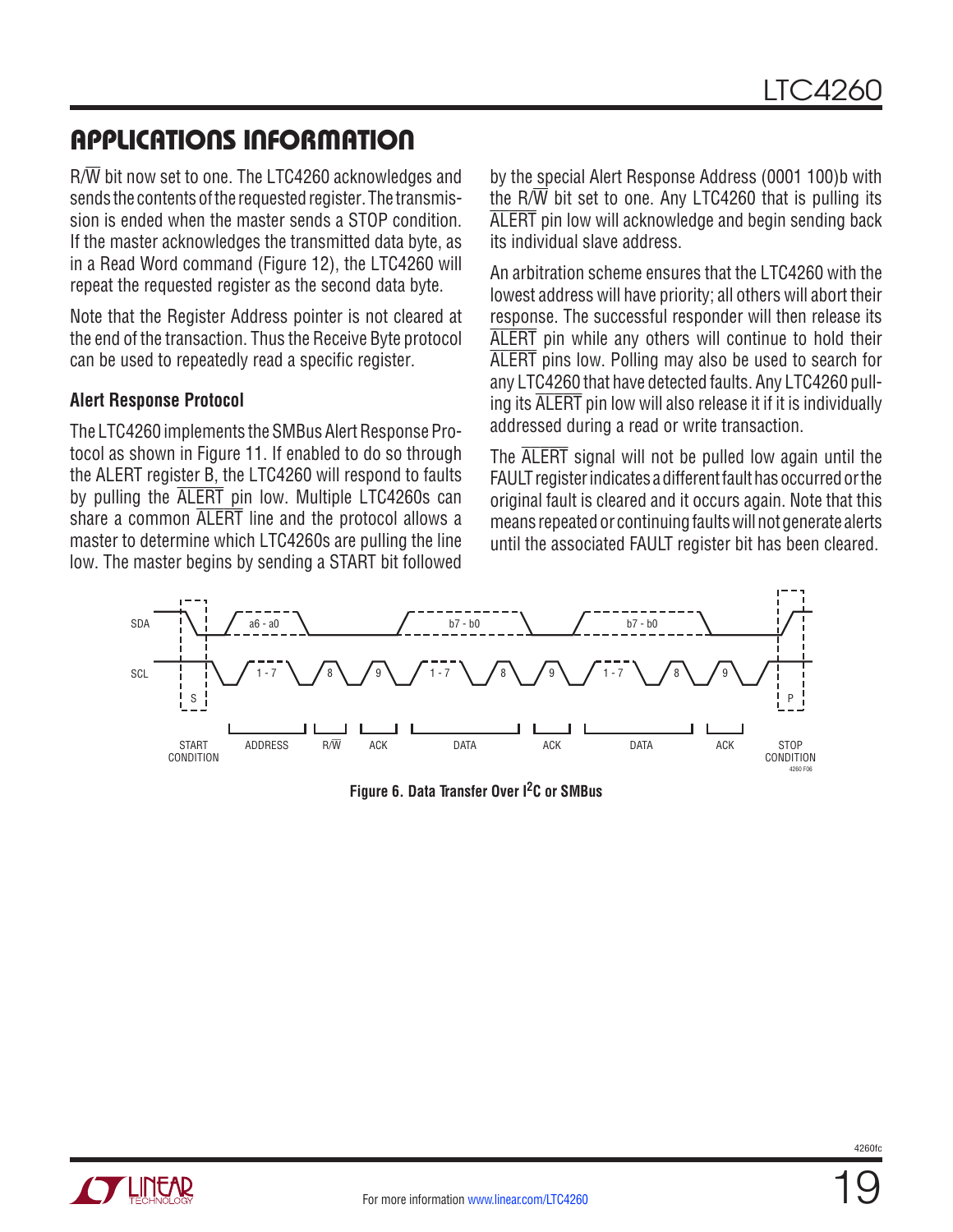| <b>ADDRESS</b>                               | W | A | COMMAND         |  | <b>DATA</b>                                                                                                               |          |                           |
|----------------------------------------------|---|---|-----------------|--|---------------------------------------------------------------------------------------------------------------------------|----------|---------------------------|
| 1.0 $a4:20$                                  |   | U | X X X X X b2:b0 |  | $h7 \cdot h0$                                                                                                             | U        |                           |
| FROM MASTER TO SLAVE<br>FROM SLAVE TO MASTER |   |   |                 |  | A: ACKNOWLEDGE (LOW)<br>R: READ BIT (HIGH)<br>$\overline{W}$ : WRITE BIT (LOW)<br>S: START CONDITION<br>P: STOP CONDITION | 4260 F07 | A: NOT ACKNOWLEDGE (HIGH) |

**Figure 7. LTC4260 Serial Bus SDA Write Byte Protocol**

| s | ADDRESS $ \overline{w} $ a $ $ |    |     | COMMAND    | A I DATA  | $\overline{A}$ | <b>DATA</b>     |          |  |
|---|--------------------------------|----|-----|------------|-----------|----------------|-----------------|----------|--|
|   | 1 $0a4:20$                     | n. | - റ | XXXXXb2:b0 | 0 b7:b0 0 |                | x x x x x x x x | 4260 F08 |  |

**Figure 8. LTC4260 Serial Bus SDA Write Word Protocol**

|  |  | S ADDRESS $ \overline{W} A $ COMMAND $ A S $ ADDRESS $ R A $ DATA $ \overline{A} P $ |  |                         |  |  |          |
|--|--|--------------------------------------------------------------------------------------|--|-------------------------|--|--|----------|
|  |  | $10a4:20$ $0$ $0$ $X$ $X$ $X$ $X$ $h2 \cdot h0$ $0$                                  |  | $10a4:a0 + 10h7:b0 + 1$ |  |  | 4260 F09 |

**Figure 9. LTC4260 Serial Bus SDA Read Byte Protocol**

|  |  | S ADDRESS $\overline{W}$ A command $\overline{A}$ S address $R$ A data $\overline{A}$ Data $\overline{A}$ P |  |                                    |  |  |  |          |
|--|--|-------------------------------------------------------------------------------------------------------------|--|------------------------------------|--|--|--|----------|
|  |  | 1.0a4a0 0.0 XXXXXb2b0 0.                                                                                    |  | $10a4:a0 + 10 b7:b0 + 0 b7:b0 + 1$ |  |  |  | 4260 F10 |

**Figure 10. LTC4260 Serial Bus SDA Read Word Protocol**

![](_page_19_Figure_10.jpeg)

**Figure 11. LTC4260 Serial Bus SDA Alert Response Protocol**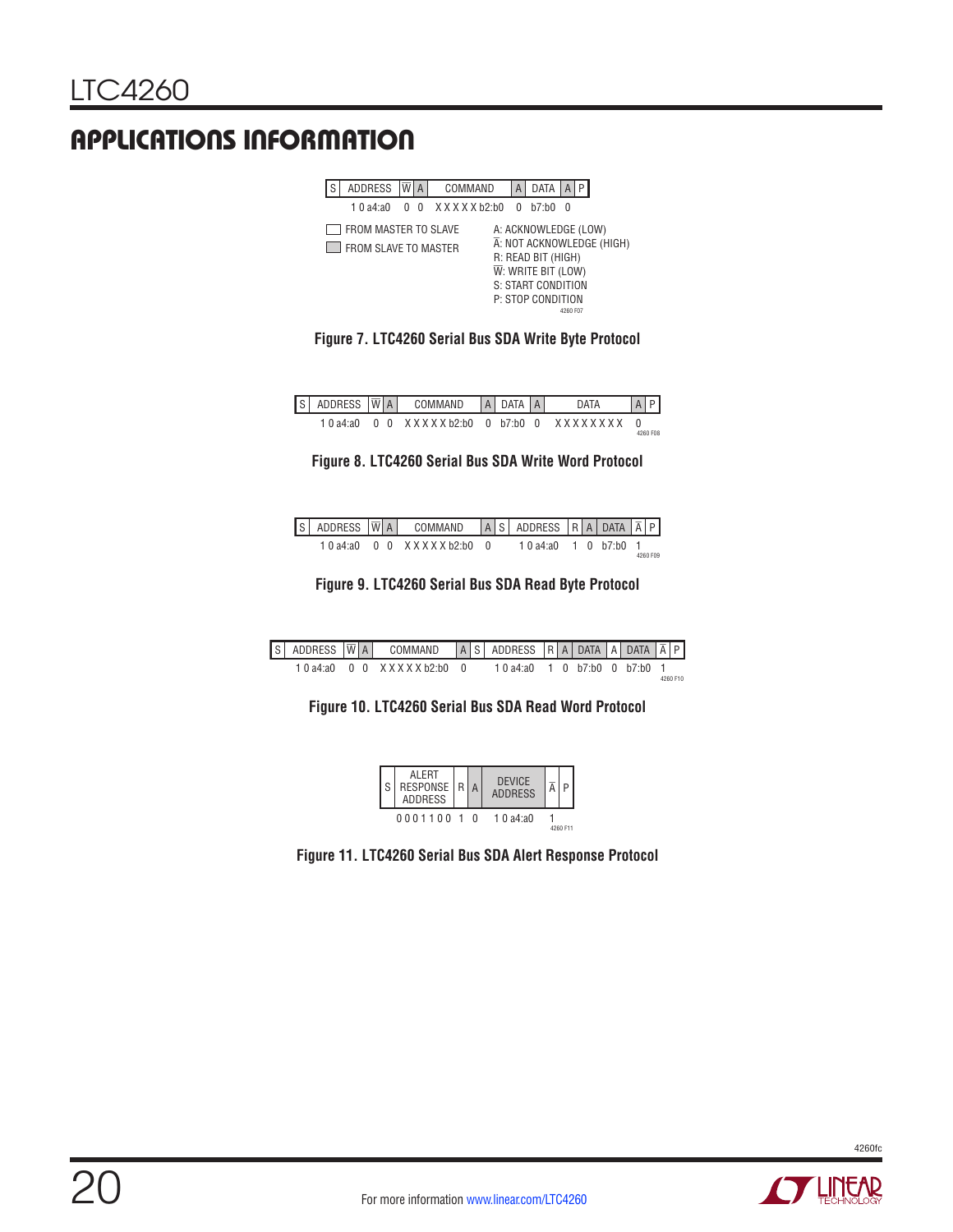#### **Table 1. LTC4260 I2C Device Addressing**

| <b>DESCRIPTION</b> | <b>HEX DEVICE</b><br><b>ADDRESS</b> |              |                  |              | <b>BINARY DEVICE ADDRESS</b> |                |                  |              | <b>LTC4260</b><br><b>ADDRESS PINS</b> |                  |             |                  |
|--------------------|-------------------------------------|--------------|------------------|--------------|------------------------------|----------------|------------------|--------------|---------------------------------------|------------------|-------------|------------------|
|                    | h                                   | 6            | 5                | 4            | 3                            | $\overline{2}$ | $\mathbf{1}$     | 0            | $R/\overline{W}$                      | ADR <sub>2</sub> | ADR1        | ADR <sub>0</sub> |
| <b>Mass Write</b>  | <b>BE</b>                           | 1            | $\mathbf{0}$     | $\mathbf{1}$ | 1                            | 1              | 1                | 1            | $\mathbf{0}$                          | Χ                | χ           | X                |
| Alert Response     | 19                                  | 0            | $\mathbf 0$      | $\mathbf{0}$ | $\mathbf{1}$                 | $\mathbf{1}$   | $\mathbf{0}$     | $\mathbf{0}$ | $\mathbf{1}$                          | χ                | $\mathsf X$ | $\mathsf X$      |
| $\boldsymbol{0}$   | 80                                  | 1            | 0                | $\mathbf{0}$ | 0                            | 0              | $\mathbf 0$      | 0            | Χ                                     | L                | <b>NC</b>   | L                |
| 1                  | 82                                  | 1            | $\mathbf 0$      | $\mathbf 0$  | $\mathbf 0$                  | $\mathbf{0}$   | $\mathbf 0$      | 1            | χ                                     | L                | $\sf H$     | <b>NC</b>        |
| $\overline{2}$     | 84                                  | 1            | 0                | $\mathbf{0}$ | $\pmb{0}$                    | 0              | $\mathbf{1}$     | $\pmb{0}$    | Χ                                     | L                | <b>NC</b>   | <b>NC</b>        |
| 3                  | 86                                  | $\mathbf{1}$ | 0                | $\Omega$     | $\mathbf 0$                  | 0              | $\mathbf{1}$     | $\mathbf{1}$ | Χ                                     | L                | <b>NC</b>   | $\sf H$          |
| $\overline{4}$     | 88                                  | $\mathbf{1}$ | $\mathbf{0}$     | $\mathbf{0}$ | $\mathbf{0}$                 | $\mathbf{1}$   | $\mathbf{0}$     | 0            | Χ                                     | L                | L           | $\mathbf{L}$     |
| 5                  | 8A                                  | 1            | $\mathbf 0$      | $\mathbf{0}$ | $\bf{0}$                     | $\mathbf{1}$   | $\mathbf{0}$     | 1            | Χ                                     | L                | Η           | $\sf H$          |
| $6\phantom{a}$     | 8C                                  | 1            | 0                | $\mathbf 0$  | $\boldsymbol{0}$             | 1              | $\mathbf{1}$     | 0            | Χ                                     | L                | L           | <b>NC</b>        |
| $\overline{7}$     | 8E                                  | 1            | $\pmb{0}$        | $\mathbf 0$  | $\boldsymbol{0}$             | 1              | 1                | 1            | Χ                                     | L                | L           | $\sf H$          |
| 8                  | 90                                  | $\mathbf{1}$ | $\mathbf 0$      | $\mathbf 0$  | $\mathbf{1}$                 | 0              | $\mathbf 0$      | 0            | Χ                                     | <b>NC</b>        | <b>NC</b>   | L                |
| $\overline{9}$     | 92                                  | $\mathbf{1}$ | $\mathbf{0}$     | $\mathbf{0}$ | $\mathbf{1}$                 | $\mathbf{0}$   | $\mathbf{0}$     | 1            | Χ                                     | <b>NC</b>        | H           | <b>NC</b>        |
| 10                 | 94                                  | $\mathbf{1}$ | $\mathbf{0}$     | $\mathbf{0}$ | $\mathbf{1}$                 | $\mathbf{0}$   | $\mathbf{1}$     | 0            | Χ                                     | <b>NC</b>        | <b>NC</b>   | <b>NC</b>        |
| 11                 | 96                                  | $\mathbf{1}$ | 0                | $\mathbf 0$  | $\mathbf{1}$                 | $\mathbf 0$    | $\mathbf{1}$     | $\mathbf{1}$ | $\mathsf{X}% _{0}$                    | <b>NC</b>        | <b>NC</b>   | $\sf H$          |
| 12                 | 98                                  | $\mathbf{1}$ | $\boldsymbol{0}$ | $\mathbf 0$  | $\mathbf{1}$                 | $\mathbf{1}$   | $\pmb{0}$        | 0            | Χ                                     | <b>NC</b>        | L           | L                |
| 13                 | <b>9A</b>                           | $\mathbf{1}$ | $\mathbf{0}$     | $\mathbf 0$  | $\mathbf{1}$                 | $\mathbf{1}$   | $\pmb{0}$        | $\mathbf{1}$ | $\mathsf{X}% _{0}$                    | <b>NC</b>        | $\sf H$     | $\mathsf{H}$     |
| 14                 | 9C                                  | $\mathbf{1}$ | $\mathbf{0}$     | $\mathbf{0}$ | $\mathbf{1}$                 | 1              | $\mathbf{1}$     | $\mathbf{0}$ | χ                                     | <b>NC</b>        | L           | <b>NC</b>        |
| 15                 | 9E                                  | $\mathbf{1}$ | $\mathbf{0}$     | $\mathbf{0}$ | 1                            | 1              | $\mathbf{1}$     | 1            | Χ                                     | <b>NC</b>        | L           | Н                |
| 16                 | A <sub>0</sub>                      | $\mathbf{1}$ | $\mathbf{0}$     | $\mathbf{1}$ | 0                            | 0              | $\mathbf{0}$     | 0            | Χ                                     | $\sf H$          | <b>NC</b>   | $\mathbf{I}$     |
| 17                 | A <sub>2</sub>                      | $\mathbf{1}$ | $\pmb{0}$        | $\mathbf{1}$ | 0                            | 0              | 0                | 1            | $\mathsf{X}$                          | $\sf H$          | $\sf H$     | <b>NC</b>        |
| 18                 | A4                                  | $\mathbf{1}$ | 0                | $\mathbf{1}$ | $\pmb{0}$                    | $\mathbf 0$    | $\mathbf{1}$     | $\pmb{0}$    | Χ                                     | $\sf H$          | <b>NC</b>   | <b>NC</b>        |
| 19                 | A <sub>6</sub>                      | $\mathbf{1}$ | $\mathbf 0$      | $\mathbf{1}$ | $\mathbf 0$                  | 0              | 1                | 1            | $\mathsf{X}$                          | $\sf H$          | <b>NC</b>   | H                |
| 20                 | A <sub>8</sub>                      | $\mathbf{1}$ | $\mathbf{0}$     | $\mathbf{1}$ | $\mathbf{0}$                 | 1              | $\mathbf{0}$     | 0            | $\mathsf{X}$                          | $\sf H$          | L           | L                |
| 21                 | AA                                  | 1            | 0                | $\mathbf{1}$ | 0                            | 1              | 0                | 1            | Χ                                     | H                | Н           | H                |
| 22                 | AC                                  | $\mathbf{1}$ | $\boldsymbol{0}$ | $\mathbf{1}$ | $\pmb{0}$                    | $\mathbf{1}$   | $\mathbf{1}$     | $\pmb{0}$    | χ                                     | H                | L           | <b>NC</b>        |
| 23                 | AE                                  | 1            | 0                | $\mathbf{1}$ | $\pmb{0}$                    | 1              | 1                | 1            | $\mathsf X$                           | Η                | L           | $\sf H$          |
| 24                 | B <sub>0</sub>                      | 1            | 0                | 1            | $\mathbf{1}$                 | 0              | $\mathbf 0$      | 0            | Χ                                     | L                | Η           | L                |
| 25                 | B <sub>2</sub>                      | 1            | $\pmb{0}$        | $\mathbf{1}$ | $\mathbf{1}$                 | 0              | $\boldsymbol{0}$ | $\mathbf{1}$ | X                                     | <b>NC</b>        | Η           | L                |
| 26                 | B <sub>4</sub>                      | 1            | $\Omega$         | $\mathbf{1}$ | $\mathbf{1}$                 | $\Omega$       | $\mathbf{1}$     | $\mathbf{0}$ | $\mathsf{X}$                          | Η                | Η           | L                |

![](_page_20_Picture_4.jpeg)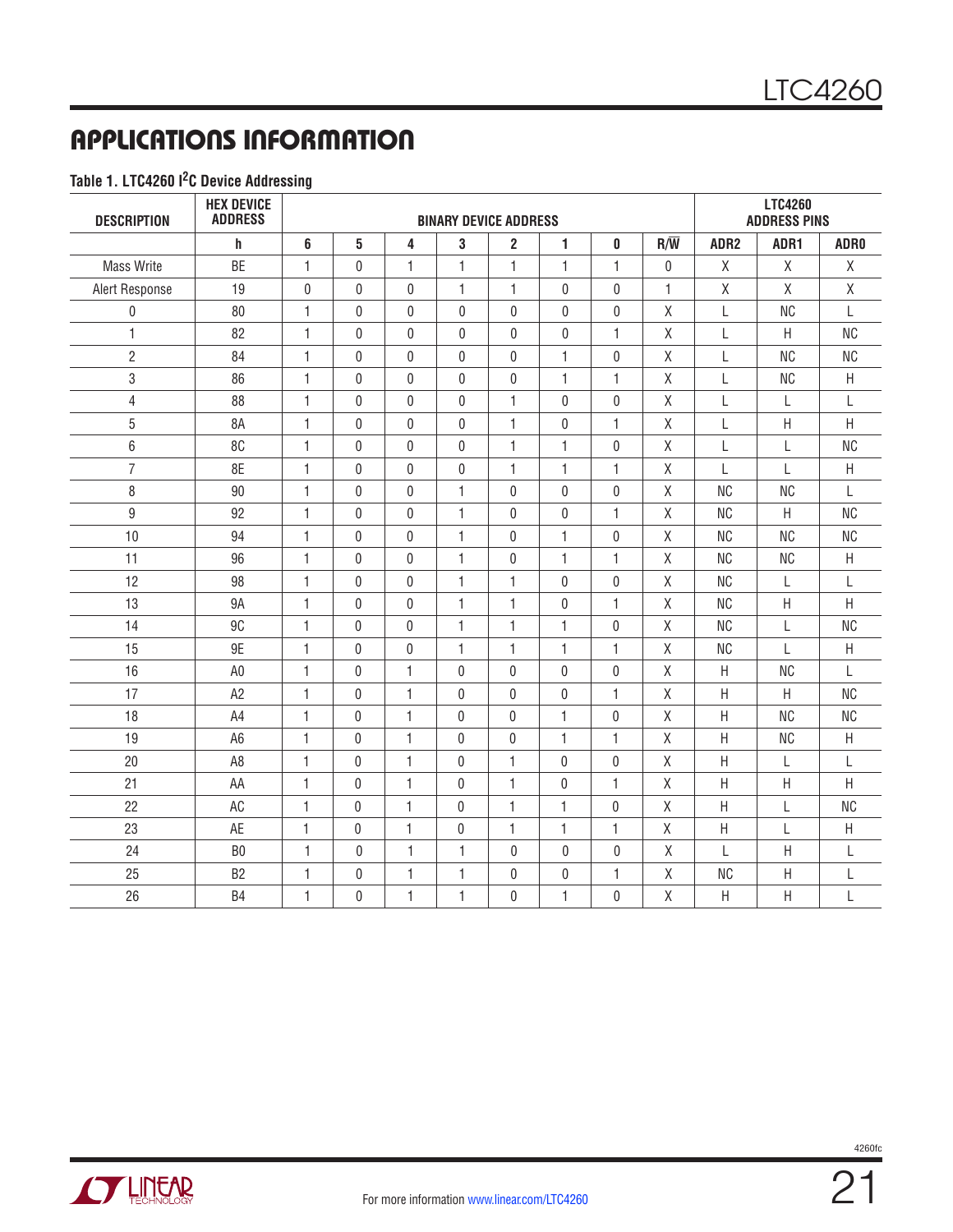#### **Table 2. LTC4260 Register Addresses and Contents**

| <b>REGISTER</b><br>ADDRESS* | <b>REGISTER</b><br>NAME | <b>READ/WRITE</b>       | DESCRIPTION                                                                                |
|-----------------------------|-------------------------|-------------------------|--------------------------------------------------------------------------------------------|
| 00h                         | CONTROL (A)             | R/W                     | Controls Whether the Part Retries After Faults, Set the Switch State                       |
| 01h                         | ALERT (B)               | R/W                     | Controls Whether the ALERT Pin is Pulled Low After a Fault is Logged in the Fault Register |
| 02h                         | STATUS (C)              | R.                      | <b>System Status Information</b>                                                           |
| 03h                         | FAULT (D)               | R/W                     | Fault Log                                                                                  |
| 04h                         | SENSE (E)               | $R/W^{\star}{}^{\star}$ | ADC Current Sense Voltage Data                                                             |
| 05h                         | SOURCE (F)              | $R/W^{\star}$           | ADC SOURCE Voltage Data                                                                    |
| 06h, 07h                    | ADIN (G)                | $R/W^*$                 | ADC ADIN Voltage Data                                                                      |

\*Register address MSBs b7-b3 are ignored.

\*\*Writable if bit A5 set.

#### **Table 3. CONTROL Register A (00h)—Read/Write**

| <b>BIT</b>     | <b>NAME</b>              | <b>OPERATION</b>                                                                                                             |          |           |                        |  |
|----------------|--------------------------|------------------------------------------------------------------------------------------------------------------------------|----------|-----------|------------------------|--|
| A7:6           | <b>GPIO Configure</b>    | Configures Behavior of GPIO Pin                                                                                              |          |           |                        |  |
|                |                          | <b>FUNCTION</b>                                                                                                              | A6       | <b>A7</b> | <b>GPIO PIN</b>        |  |
|                |                          | Power Good (Default)                                                                                                         | $\Omega$ | 0         | $GPIO = \overline{C3}$ |  |
|                |                          | Power Bad                                                                                                                    | $\Omega$ |           | $GPIO = C3$            |  |
|                |                          | General Purpose Output                                                                                                       |          | 0         | $GPIO = B6$            |  |
|                |                          | General Purpose Input                                                                                                        |          |           | $GPIO = Hi-Z$          |  |
| A <sub>5</sub> | <b>Test Mode Enable</b>  | Test Mode Halts ADC Operation and Enables Writes to ADC Registers<br>$=$ Enable Test Mode, $0 =$ Disable Test Mode (Default) |          |           |                        |  |
| A4             | <b>Mass Write Enable</b> | Enables Mass Write Using Address (1011 111)b<br>$=$ Enable Mass Write (Default), $0 =$ Disable Mass Write                    |          |           |                        |  |
| A3             | <b>FET On Control</b>    | Turns FET On and Off<br>$=$ Turn FET On, 0 = Turn FET Off. Defaults to ON Pin State at End of Debounce Delay                 |          |           |                        |  |
| A2             | Overcurrent Autoretry    | Enables Autoretry After an Overcurrent Fault<br>1 = Retry Enabled, 0 = Retry Disabled (Default)                              |          |           |                        |  |
| A <sub>1</sub> | Undervoltage Autoretry   | Enables Autoretry After an Undervoltage Fault<br>$=$ Retry Enabled (Default), $0 =$ Retry Disabled                           |          |           |                        |  |
| A <sub>0</sub> | Overvoltage Autoretry    | Enables Autoretry After an Overvoltage Fault<br>$=$ Retry Enabled (Default), $0 =$ Retry Disabled                            |          |           |                        |  |

![](_page_21_Picture_8.jpeg)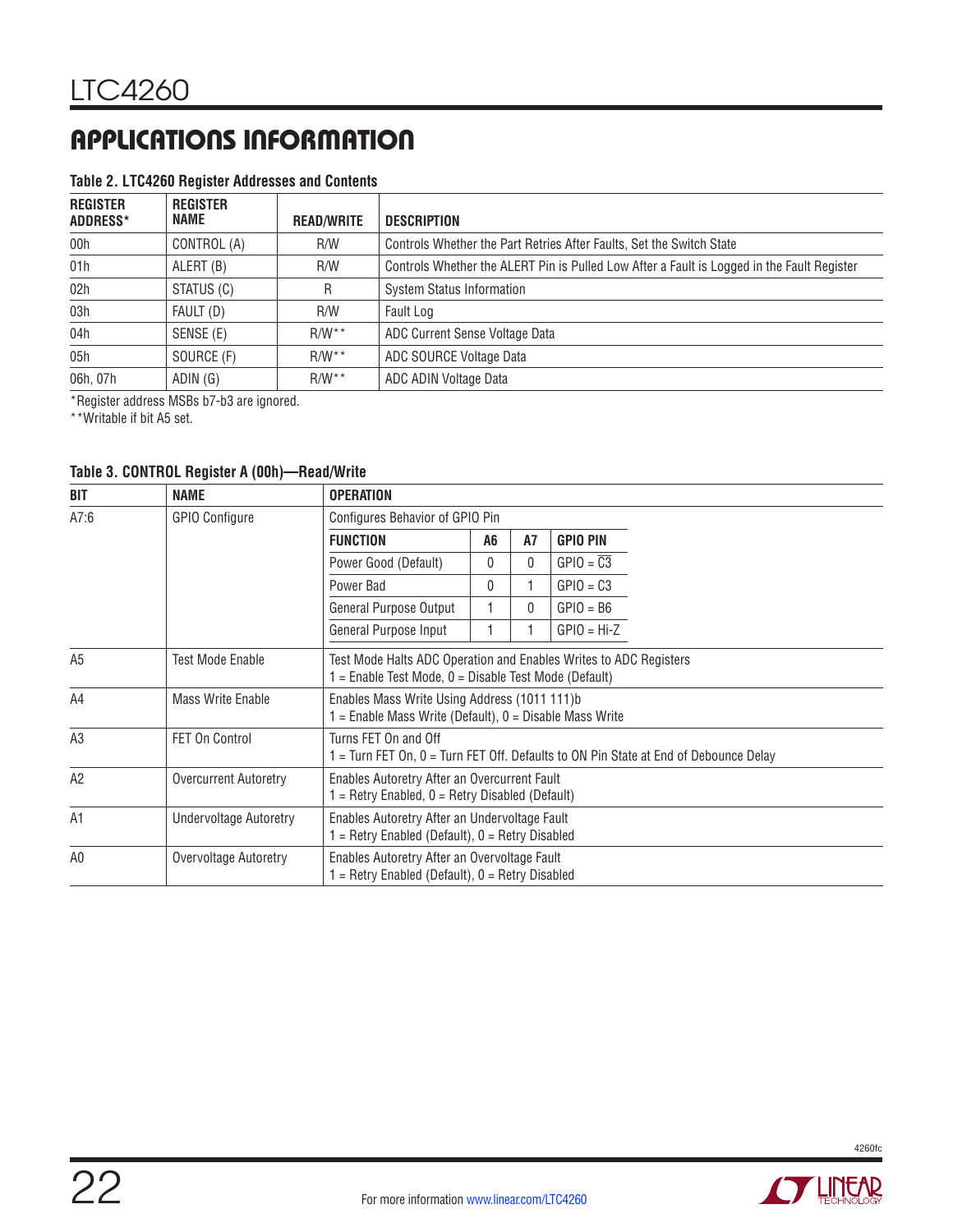| <b>BIT</b>     | <b>NAME</b>                       | <b>OPERATION</b>                                                                                |
|----------------|-----------------------------------|-------------------------------------------------------------------------------------------------|
| B7             | Reserved                          | Not Used                                                                                        |
| B <sub>6</sub> | GPIO Output                       | Output Data Bit to GPIO Pin When Configured as Output. Defaults to 0                            |
| B <sub>5</sub> | FET Short Alert                   | Enables Alert for FET Short Condition<br>$=$ Enable Alert, $0 =$ Disable Alert (Default)        |
| B <sub>4</sub> | <b>BD PRST State Change Alert</b> | Enables Alert When BD_PRST Changes State<br>$=$ Enable Alert, $0 =$ Disable Alert (Default)     |
| B <sub>3</sub> | Power Bad Alert                   | Enables Alert when Output Power is Bad<br>$=$ Enable Alert, $0 =$ Disable Alert (Default)       |
| B <sub>2</sub> | <b>Overcurrent Alert</b>          | <b>Enables Alert for Overcurrent Condition</b><br>$=$ Enable Alert, 0 = Disable Alert (Default) |
| B <sub>1</sub> | Undervoltage Alert                | Enables Alert for Undervoltage Condition<br>$=$ Enable Alert, $0 =$ Disable Alert (Default)     |
| B <sub>0</sub> | Overvoltage Alert                 | Enables Alert for Overvoltage Condition<br>$=$ Enable Alert, $0 =$ Disable Alert (Default)      |

#### **Table 4. ALERT Register B (01h)—Read/Write**

#### **Table 5. STATUS Register C (02h)—Read Only**

| BIT            | NAME                     | <b>OPERATION</b>                                                                                                                      |
|----------------|--------------------------|---------------------------------------------------------------------------------------------------------------------------------------|
| C <sub>7</sub> | FET On                   | Indicates State of FET<br>$1 = FET On, 0 = FET Off$                                                                                   |
| C6             | GPIO Input               | State of the GPIO Pin<br>$=$ GPIO High, $0 =$ GPIO Low                                                                                |
| C <sub>5</sub> | <b>FET Short Present</b> | Indicates Potential FET Short if Current Sense Voltage Exceeds 2mV While FET is Off<br>$1 = FET$ is Shorted, $0 = FET$ is Not Shorted |
| C <sub>4</sub> | <b>Board Present</b>     | Indicates if a Board is Present When BD PRST is Low<br>$1 = \overline{BD}$ PRST Pin Low, $0 = \overline{BD}$ PRST Pin High            |
| C <sub>3</sub> | Power Bad                | Indicates Power is Bad When FB is Low<br>$1 = FB$ Low, $0 = FB$ High                                                                  |
| C <sub>2</sub> | Overcurrent              | Indicates Overcurrent Condition During Cool Down Cycle<br>$=$ Overcurrent, $0 =$ Not Overcurrent                                      |
| C <sub>1</sub> | Undervoltage             | Indicates Input Undervoltage When UV is Low<br>$1 = UV$ Low, $0 = UV$ High                                                            |
| C <sub>0</sub> | Overvoltage              | Indicates Input Overvoltage When OV is High<br>$=$ OV High, $0 =$ OV Low                                                              |

![](_page_22_Picture_6.jpeg)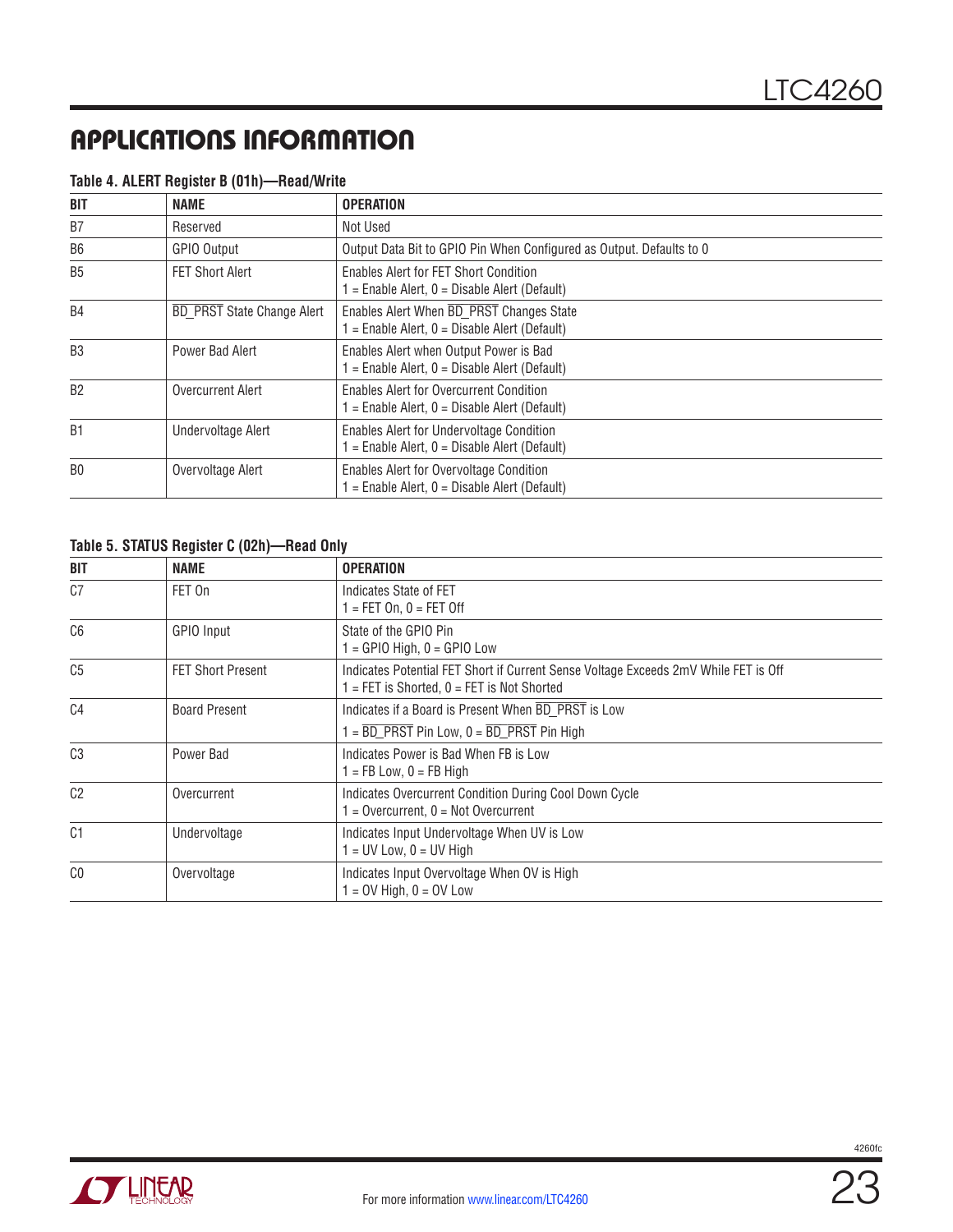|  |  | Table 6. FAULT Register D (03h)-Read/Write |
|--|--|--------------------------------------------|
|  |  |                                            |

| <b>BIT</b>     | <b>NAME</b>                        | <b>OPERATION</b>                                                                                                                                                                                        |
|----------------|------------------------------------|---------------------------------------------------------------------------------------------------------------------------------------------------------------------------------------------------------|
| D7:6           | Reserved                           |                                                                                                                                                                                                         |
| D <sub>5</sub> | <b>FET Short Fault Occurred</b>    | Indicates Potential FET Short was Detected When Measured Current Sense Voltage Exceeded 2mV<br>(code 0000111) While FET was Off<br>$=$ FET was Shorted, $0 =$ FET is Good                               |
| D <sub>4</sub> | <b>Board Present Changes State</b> | Indicates that a Board was Inserted or Extracted When BD PRST Changed State<br>$=$ BD PRST Changed State, $0 =$ BD PRST Unchanged                                                                       |
| D <sub>3</sub> | Power Bad Fault Occurred           | Indicates Power was Bad When FB Went Low $(C3 = 1)$<br>While Gate-to-Source was High<br>$=$ FB was Low and Gate was High, $0 =$ FB was Low and Gate was Low, or FB was High and Gate was<br>High or Low |
| D <sub>2</sub> | Overcurrent Fault Occurred         | Indicates Overcurrent Fault Occurred<br>$=$ Overcurrent Fault Occurred, $0 =$ No Overcurrent Faults                                                                                                     |
| D <sub>1</sub> | Undervoltage Fault Occurred        | Indicates Input Undervoltage Fault Occurred When UV Went Low<br>$=$ UV was Low, 0 = UV was High                                                                                                         |
| D <sub>0</sub> | Overvoltage Fault Occurred         | Indicates Input Overvoltage Fault Occurred When OV Went High<br>$=$ OV was High, $0 =$ OV was Low                                                                                                       |

#### **Table 7. SENSE Register E (04h)—Read/Write**

| <b>BIT</b> | <b>NAME</b>        | ERATION                                                                                     |
|------------|--------------------|---------------------------------------------------------------------------------------------|
| E7:0       | SENSE Voltage Data | )-SENSE Current Sense Voltage Data. 8-Bit Data with 300µV LSB and 76.8mV Full Scale<br>VDD- |

#### **Table 8. SOURCE Register F (05h)—Read/Write**

| <b>BIT</b> | <b>NAME</b>            | RATION                                                                                                                          |
|------------|------------------------|---------------------------------------------------------------------------------------------------------------------------------|
| F7:0       | Data<br>oltage<br>'RUL | LSE<br><b>Full Scale</b><br>400mV<br>∩∩ י<br>4V<br>. 8-Bit Data <sup>,</sup><br>™URL.<br>Data.<br>and<br>with<br>Voltage<br>۲ır |

#### **Table 9. ADIN Register G (06h)—Read/Write**

| <b>BIT</b> | <b>NAME</b>             | <b>RATION</b>                                                                                  |
|------------|-------------------------|------------------------------------------------------------------------------------------------|
| G7:0       | ADIN<br>Data<br>Voltage | 2.56V Full Scale<br>LSB and 2<br>. 8-Bit Data with 10mV I<br>ADIN<br>Pin<br>· Data.<br>Voltage |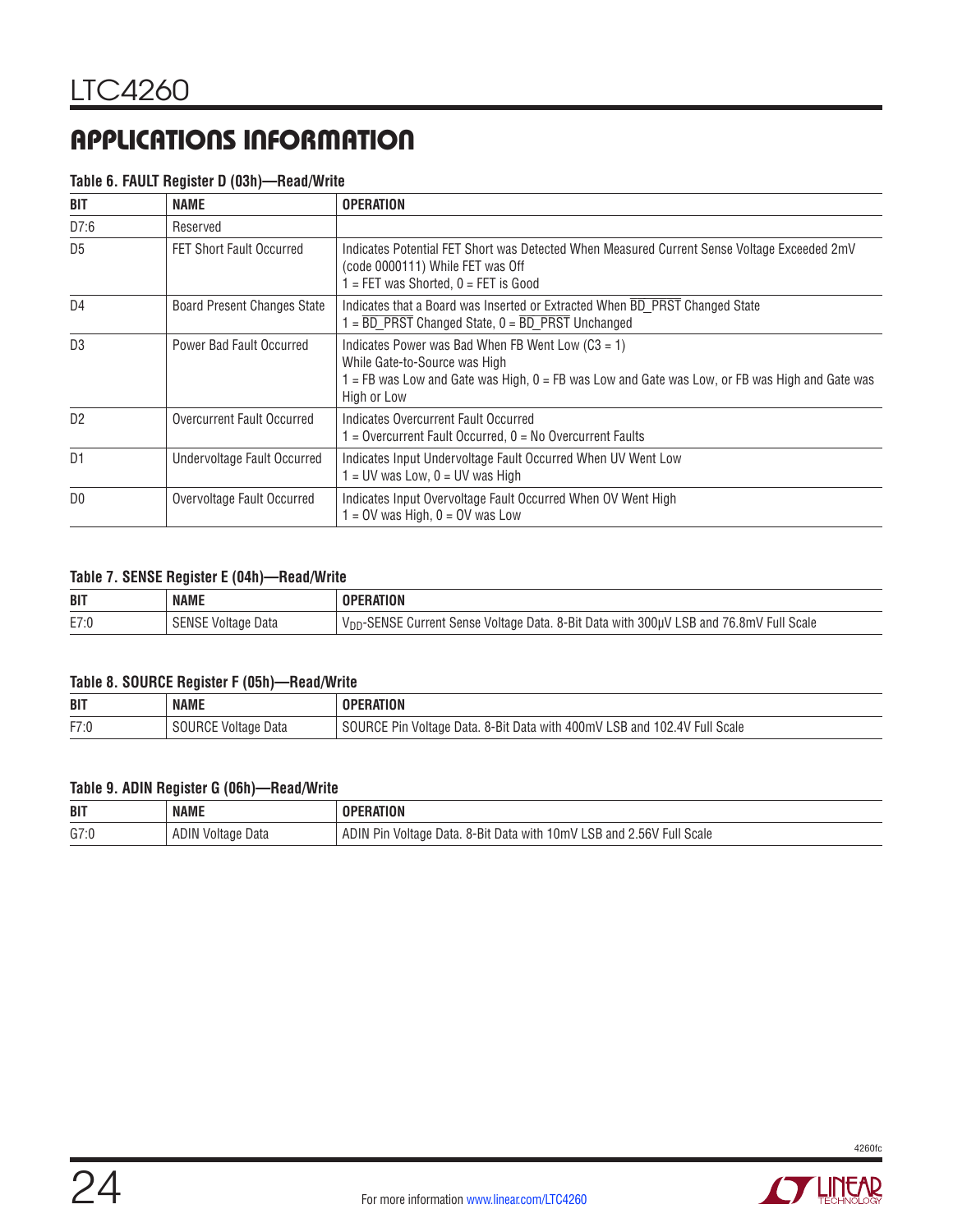![](_page_24_Figure_2.jpeg)

![](_page_24_Figure_3.jpeg)

![](_page_24_Figure_4.jpeg)

![](_page_24_Figure_5.jpeg)

![](_page_24_Picture_6.jpeg)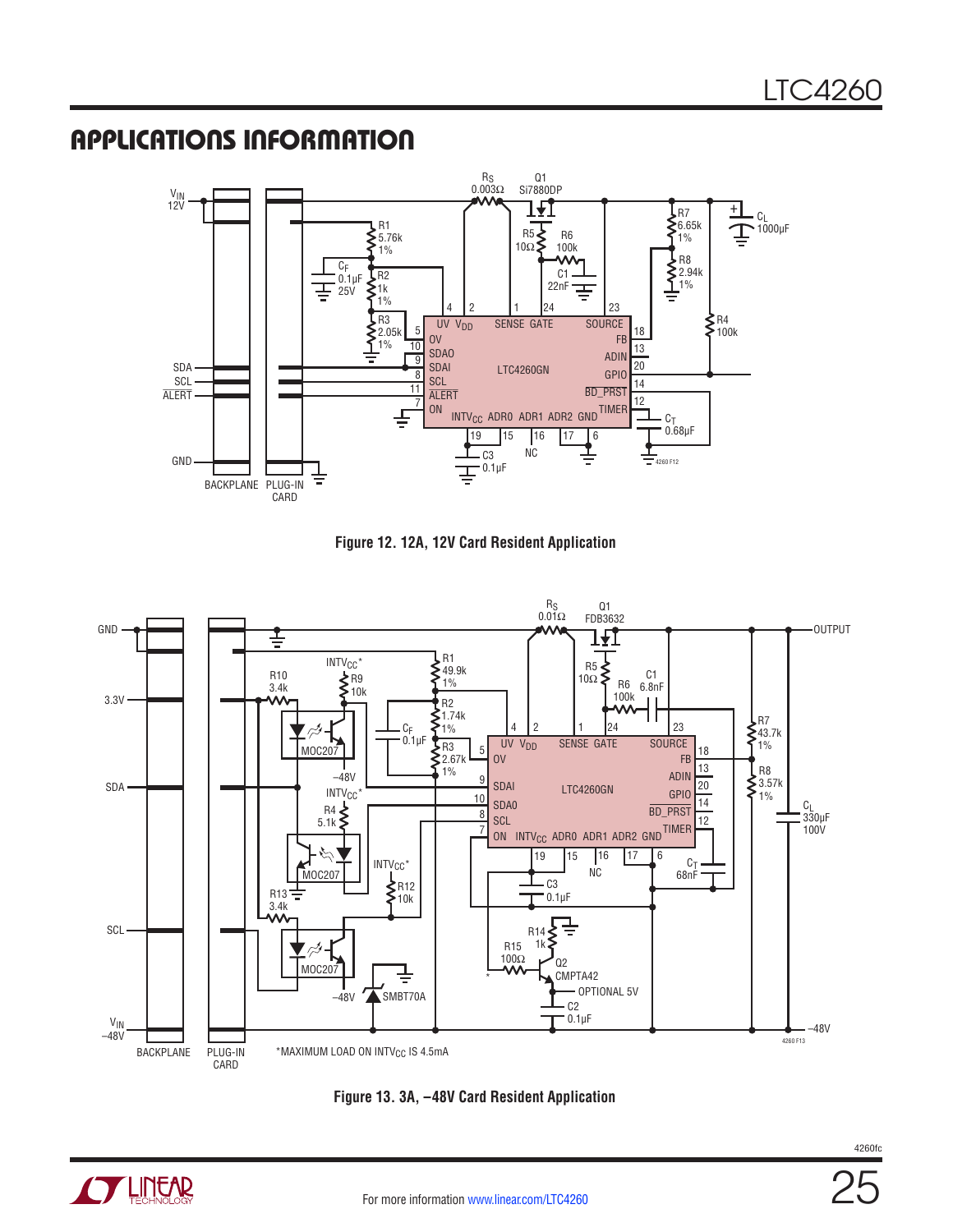### Package Description

**Please refer to http://www.linear.com/designtools/packaging/ for the most recent package drawings.**

![](_page_25_Figure_3.jpeg)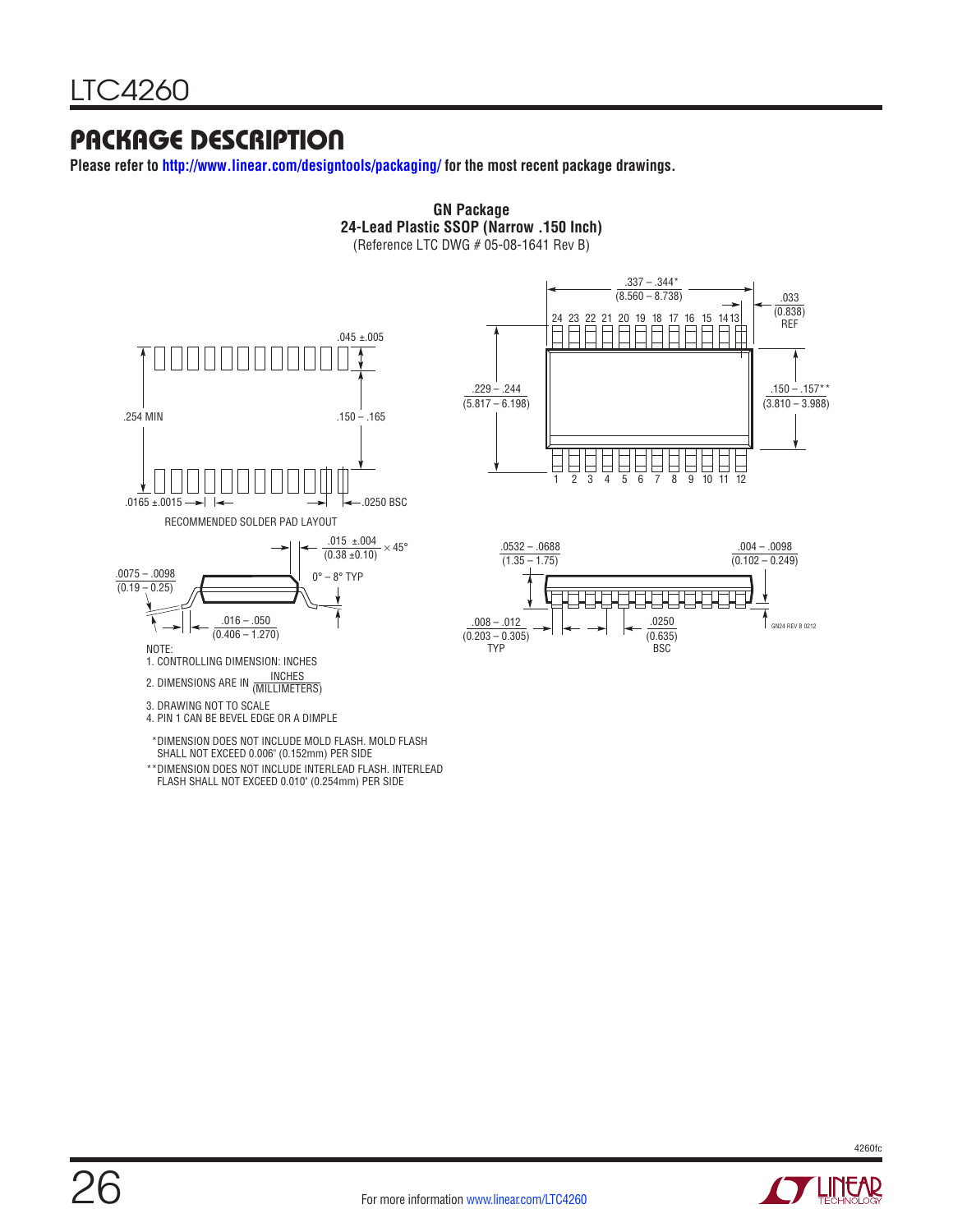### Package Description

**Please refer to http://www.linear.com/designtools/packaging/ for the most recent package drawings.**

![](_page_26_Figure_3.jpeg)

**SW Package 24-Lead Plastic Small Outline (Wide .300 Inch)**

2. DRAWING NOT TO SCALE

3. PIN 1 IDENT, NOTCH ON TOP AND CAVITIES ON THE BOTTOM OF PACKAGES ARE THE MANUFACTURING OPTIONS.

THE PART MAY BE SUPPLIED WITH OR WITHOUT ANY OF THE OPTIONS

4. THESE DIMENSIONS DO NOT INCLUDE MOLD FLASH OR PROTRUSIONS.

MOLD FLASH OR PROTRUSIONS SHALL NOT EXCEED .006" (0.15mm)

![](_page_26_Picture_10.jpeg)

27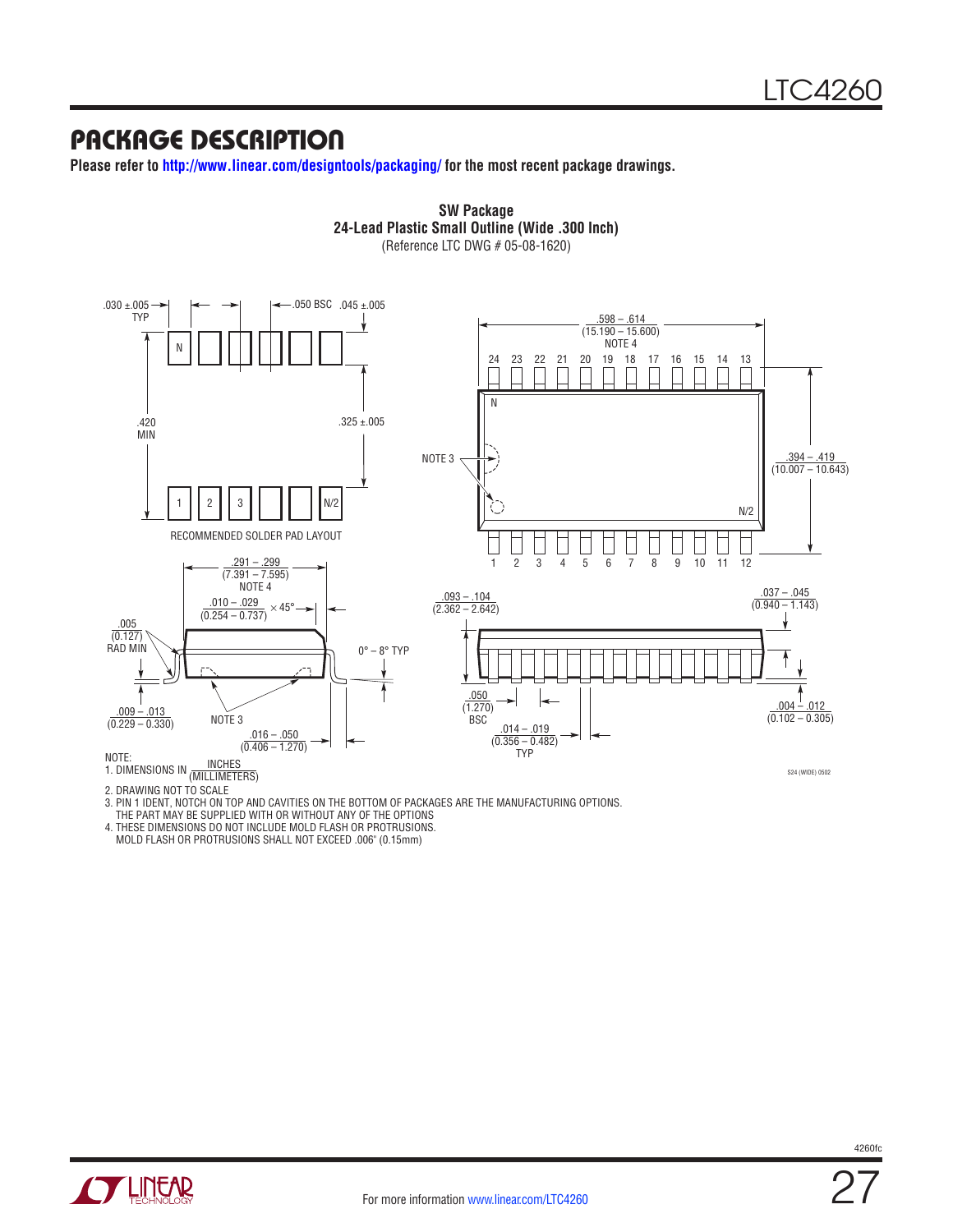### Package Description

**Please refer to http://www.linear.com/designtools/packaging/ for the most recent package drawings.**

![](_page_27_Figure_3.jpeg)

![](_page_27_Picture_5.jpeg)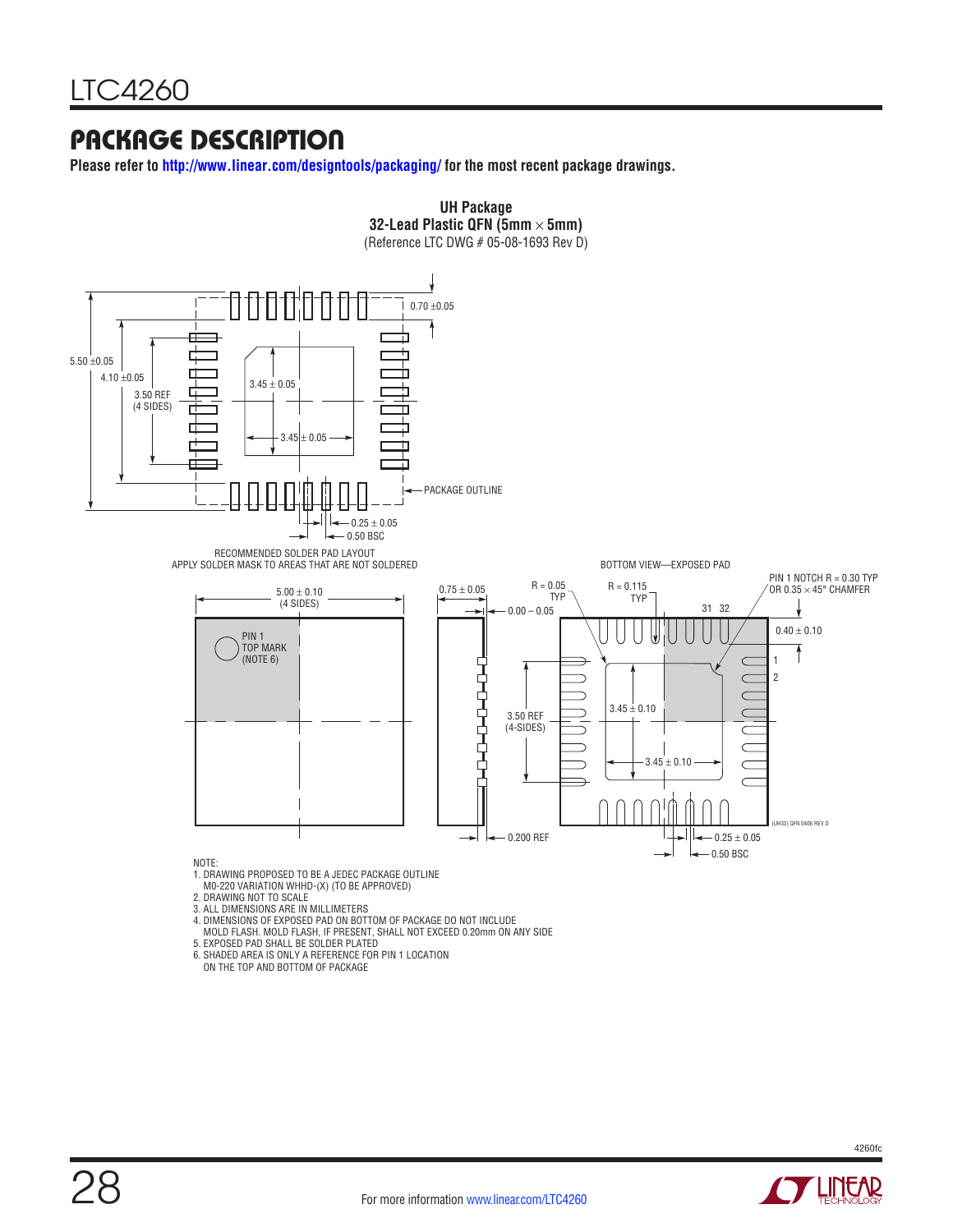### REVISION HISTORY (Revision history begins at Rev B)

| <b>REV</b>  | <b>DATE</b> | <b>DESCRIPTION</b>                                                                                         | <b>PAGE NUMBER</b> |
|-------------|-------------|------------------------------------------------------------------------------------------------------------|--------------------|
| B           | 1/12        | Revised Conditions and Min value for IGATE(FST)                                                            |                    |
|             |             | Corrected typographical error in Layout Considerations section                                             | 17                 |
| $\sim$<br>U | 5/13        | Removed erroneous temperature dot from $\Delta V_{\text{GPIO(TH)}}$                                        |                    |
|             |             | Corrected Full Scale Voltage of SOURCE to 102V                                                             | 4                  |
|             |             | Corrected $I_{\text{LOAD}}$ to $I_{\text{GPIO}}$ in G13                                                    |                    |
|             |             | Illustrated a 16.5V clamp between GATE and SOURCE pins                                                     | 10                 |
|             |             | Data Converter Section: Added a sentence describing noise averaging benefit of $\Delta\Sigma$ architecture | 15                 |
|             |             | Added SMBT70A clamp to $V_{IN}$ line in Figure 13                                                          | 25                 |
|             |             | Changed SMAT70B to SMBT70A in the Typical Application                                                      | 30                 |

![](_page_28_Picture_3.jpeg)

![](_page_28_Picture_5.jpeg)